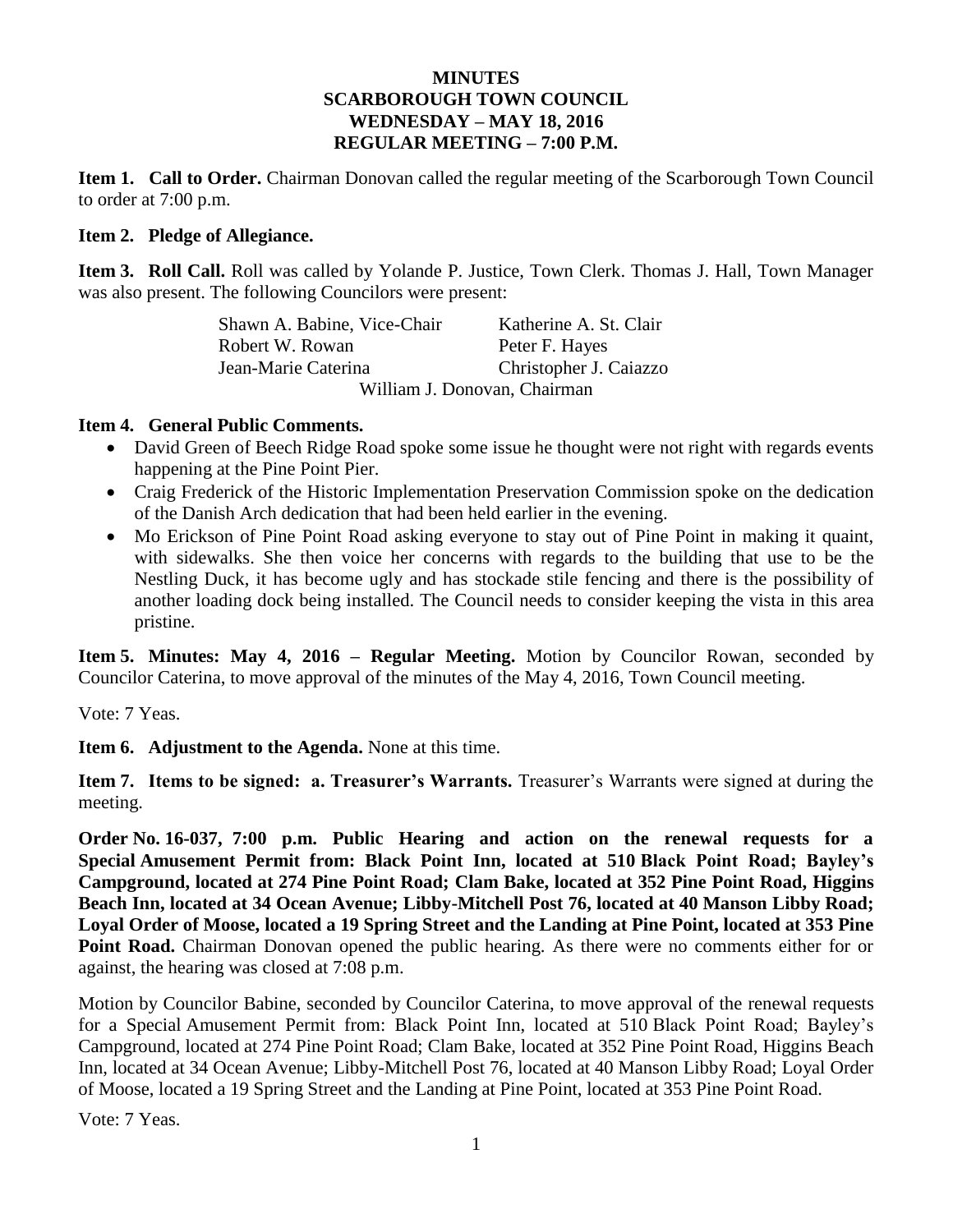**Order No. 16-038, 7:00 p.m. Public Hearing and action on the new request for a Food Handlers License and a Liquor License from Hyun Lee, d/b/a Nara Restaurant, located at 238 Gorham Road.** Chairman Donovan opened the public hearing. As there were no comments either for or against, the hearing was closed at 7:09 p.m.

Motion by Councilor Babine, seconded by Councilor Caterina, to move approval of the new request for a Food Handlers License and a Liquor License from Hyun Lee, d/b/a Nara Restaurant, located at 238 Gorham Road.

## Vote: 7 Yeas.

**Order No. 16-039, 7:00 p.m. Public Hearing and action on the new request for a liquor license from DJIJR, Inc. d/b/a Salty Bay Seafood Take Out, located at 68 Jones Creek Drive.** Chairman Donovan opened the public hearing. As there were no comments either for or against, the hearing was closed at 7:10 p.m.

Motion by Councilor Babine, seconded by Councilor Caterina, to move approval of the new request for a liquor license from DJIJR, Inc. d/b/a Salty Bay Seafood Take Out, located at 68 Jones Creek Drive.

Vote: 7 Yeas.

# **OLD BUSINESS:**

**Order No. 16-024. Second reading on the on the proposed FY2017 Municipal/School Budget.** Chairman Donovan noted that prior to public comments Jodi Shay, Chair of the School Board Finance Committee and Shawn Babine, Chair of the Town Finance Committee would be presenting an overview of their perspective budgets.

The following individuals spoke on this item:

- Larry Hartwell of Puritan Drive commented on the proposed budget and was surprised that the surplus from the Wentworth Project had not been mentioned and this was only a one-time deal. He would like to see annual budgets not in what the mil-rate would be, but in dollars. The process in the budget had changed, but the budget did not.
- Maurice Holton of Bayberry Drive commented on the long range debt service and felt that the town was recycling debt – like pay off a card with another card.
- Katy Foley of Luck Lane congratulated the School and the Town for reaching your goal and she would support the proposed budget.
- Susan Hamill of Bay Street commented on the six new positions that were added to the Municipal Budget. She realizes there had been no outcry by the public and felt that these positions were added in. She hoped that the Council would realize just how indebt the town is.
- Drew Stevens of Surrey Lane thanked the Council and School Board for a job well done. He commented on the process that had been followed and felt that all the information had been clear enough to understand. He would like to see more money added to the School Budget.
- Stacy Neumann of Windsor Pines Drive thanked everyone for the process and had questions answered from the presentation that she did not realize she had. This is a compromised budget and she would support the budge.
- Alex Maybarduk of 15 Bayberry Lane felt that the budget was a good one. He would support the budget.
- Wally Fengler of Holmes Road spoke on the budget and spoke on the surplus from the Wentworth School.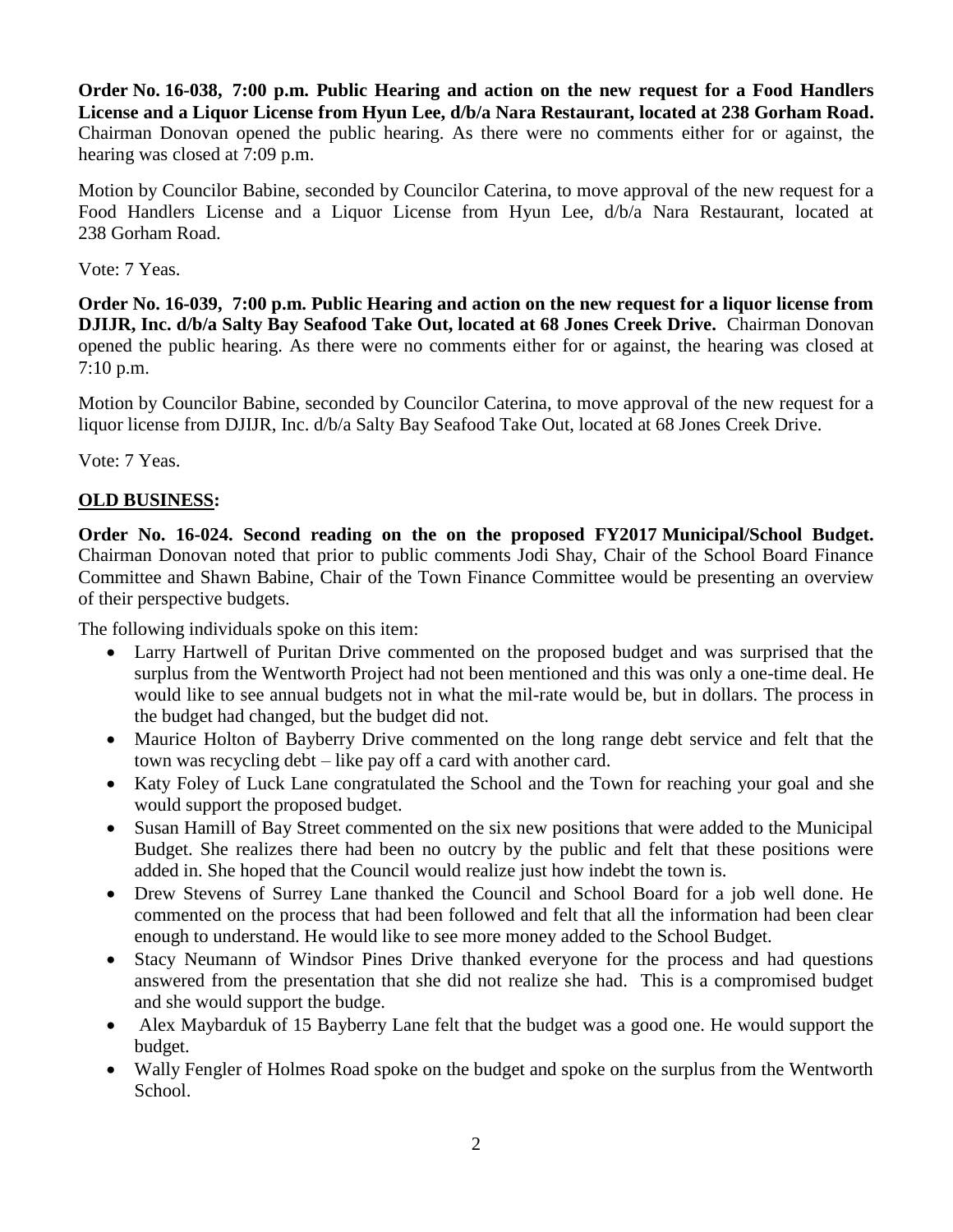- Mo Erickson of Pine Point Road had many questions: is student population is increasing; do we really need more police and fire; do we need another expansion of the Library; can we rethink the way we spend our money; do we need a pickle ball court; outdoor chess set. Can we have a decrease in taxes?
- Ben Keller of Sandy Point Road thanked everyone for their work on the budget. Great schools increase the investment of our town and in our kids.

Motion by Councilor Rowan, seconded by Councilor Caterina, to move approval of the second reading of the proposed FY2017 Municipal/School Budget.

Motion by Councilor Babine, seconded by Councilor Caiazzo, to move approval to amend the main motion to accept the Finance Committee's recommended adjustments to the Proposed FY2017 Budget in the amount of \$66,901, for a new Net Budget of \$60,330,578; to amend Chapter 311 – Schedule of Fees to include a provision related to Metered Parking at Higgins Beach along Bayview and to require Town staff to continue working with the Senior Advisory Committee in the design and siting of the Senior Recreation Area Capital Project within Memorial Park and that the final recommendation be reviewed and approved by the Town Council.

Vote on Amendment: 6 Yeas. 1 Nay [Councilor St. Clair].

Motion by Councilor Babine, seconded by Councilor Caterina, to move approval to amend the main motion as amended to increase in the Municipal expenditures for Allocations to Outside Agencies for Project GRACE in the amount of \$8,000 and to increases the Police Asset Forfeiture Revenues by \$8,000; and we ask that Project GRACE administer those funds to support partial-payment scholarships for treatment placement.

Vote on Amendment: 7 Yeas.

#### Vote on main motion as amended: **Budget Order for Fiscal Year 2017**

Be it ordered that the Scarborough Town Council holds the second reading on the Fiscal Year 2017 Budget on the line item appropriations and expenditures for all offices, agencies and departments of the Town as follows, and approves other additional operating expenditures which may result from the receipt of Federal or State funds or other grants and subsidies not requiring local taxation:

| <b>SUMMARY MUNICIPAL OPERATING BUDGET 2017</b> |              |  |
|------------------------------------------------|--------------|--|
| TOTAL ADMINISTRATION                           | \$1,392,584  |  |
| <b>TOTAL TOWN CLERK/ELECTIONS</b>              | 193,957      |  |
| TOTAL HUMAN RESOURCE/GENERAL ASSISTANCE        | 320,015      |  |
| TOTAL FINANCE ALL DIVISIONS                    | 1,066,686    |  |
| TOTAL MUNICIPAL INFORMATION SYSTEMS            | 1,183,430    |  |
| TOTAL PLANNING DEPARTMENT ALL DIVISIONS        | 974,875      |  |
| TOTAL COMMUNITY SERVICES ALL DIVISIONS         | 2,753,340    |  |
| TOTAL LIBRARY NET - TOWN APPROPRIATION         | 1,099,898    |  |
| <b>TOTAL SEDCO</b>                             | 224,694      |  |
| <b>TOTAL FIRE ALL DIVISIONS</b>                | 4,853,198    |  |
| <b>TOTAL POLICE ALL DIVISIONS</b>              | 6,280,841    |  |
| TOTAL PUBLIC WORKS ALL DIVISIONS               | 6,772,545    |  |
| <b>TOTAL DEBT</b> (Town Only)                  | 4,840,496    |  |
| <b>MUNICIPAL TOTALS</b>                        | \$31,956,559 |  |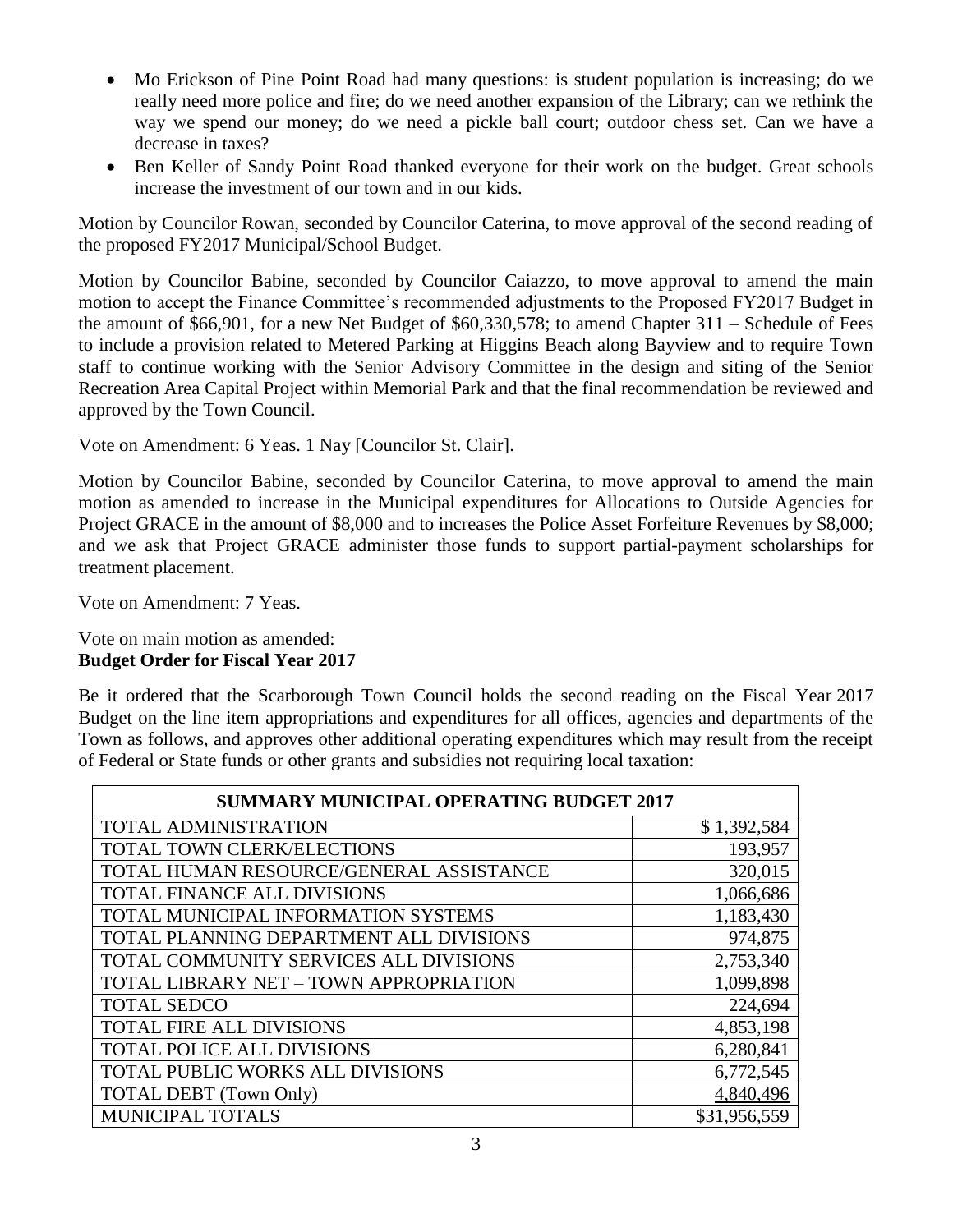Be it further ordered**,** that the Scarborough Town Council hereby appropriates the sum of **\$75,000** for Resident Senior Property Tax Relief as authorized under – Chapter 313 – Property Tax Assistance Ordinance; and,

Be it further ordered, that the Scarborough Town Council hereby appropriates, for school purposes, the Education Operating Budget (including Adult Education, Food Services and school debt), the sum of **\$47,508,938** and the Town of Scarborough raises as the local share for the Education Operating Budget, the sum of **\$39,833,562** and,

Be it further ordered, that the Town Council hereby authorizes the Chairperson of the Town Council to sign the Municipal Expenditure Warrant approving all expenditures paid at the regular meetings of the Town Council and;

Be it further ordered, that the Town of Scarborough hereby adopts the **Schedule of License, Permit and Application Fees** as presented and attached hereto – Chapter 311 – Town of Scarborough, Schedule of License, Permit and Application Fees, for Budget Presentation FY 2017; and,

Be it further ordered, that the Town of Scarborough hereby appropriates the Town's due portion of the County Tax, in the amount of **\$2,568,852** for the period July 1, 2016 through June 30, 2017; and,

Be it further ordered, that the Scarborough Town Council hereby appropriates for capital purposes, the sum of **\$1,380,830** for school capital programs and **\$1,122,470** for town capital equipment and **\$2,139,632** for town capital improvements; for a total Capital Budget of **\$4,642,932** to be funded from property taxes, lease and bond arrangements and other local, state and federal sources; and,

Be it further ordered, that the Total Gross Budget of **\$87,822,681** this total less estimated revenues and other credits of **\$(27,492,103)** result in a Net Appropriation of **\$60,330,578**, which shall be raised from taxation. The Scarborough Town Council further fixes **Monday, October 17, 2016**, and **Wednesday, March 15, 2017,** as the dates upon each of which one-half of such tax is due and payable, and pursuant to 36 M.R.S.A. Section 505.4 with interest to accrue upon taxes due and unpaid after each such date at the rate of **7.00%** per annum.

Be it further ordered, that in accordance with 36 M.R.S.A Section 506, the Tax Collector/Treasurer is authorized to accept prepayment of taxes not yet committed or prior to any due date and pay no interest thereon. In accordance with 36 M.R.S.A. Section 506-A, a taxpayer that pays an amount in excess of that finally assessed shall be repaid the amount of overpayment plus interest from the date of overpayment at the annual rate of **3.00%.**

Be it further ordered, that the Town Council hereby authorizes the Finance Director-Tax Collector/Treasurer or Deputy Tax Collector/Treasurer to withhold monies payable to the Town of Scarborough to cover taxes due pursuant to M.R.S.A. Title 36, Section 905; to sign on behalf of the Town, the necessary deeds and liens and tax settlements; and to invest funds in accordance with M.R.S.A. Title 30-A, Section 5706; in accordance with 36 M.R.S.A. Section 906, the Tax Collector/Treasurer is authorized to apply any tax payment received as payment for any property tax against outstanding or delinquent taxes due on that property in chronological order beginning with the oldest unpaid tax bill and processed in the order of liens and fees, interest and then to principal and, after the date of perfection of the tax, the Tax Collector/Treasurer is authorized to discharge any obligation to collect unpaid property taxes in the amount of \$5.00 or less and remove same from the municipal books, pursuant to 36 M.R.S.A. Section 970-A.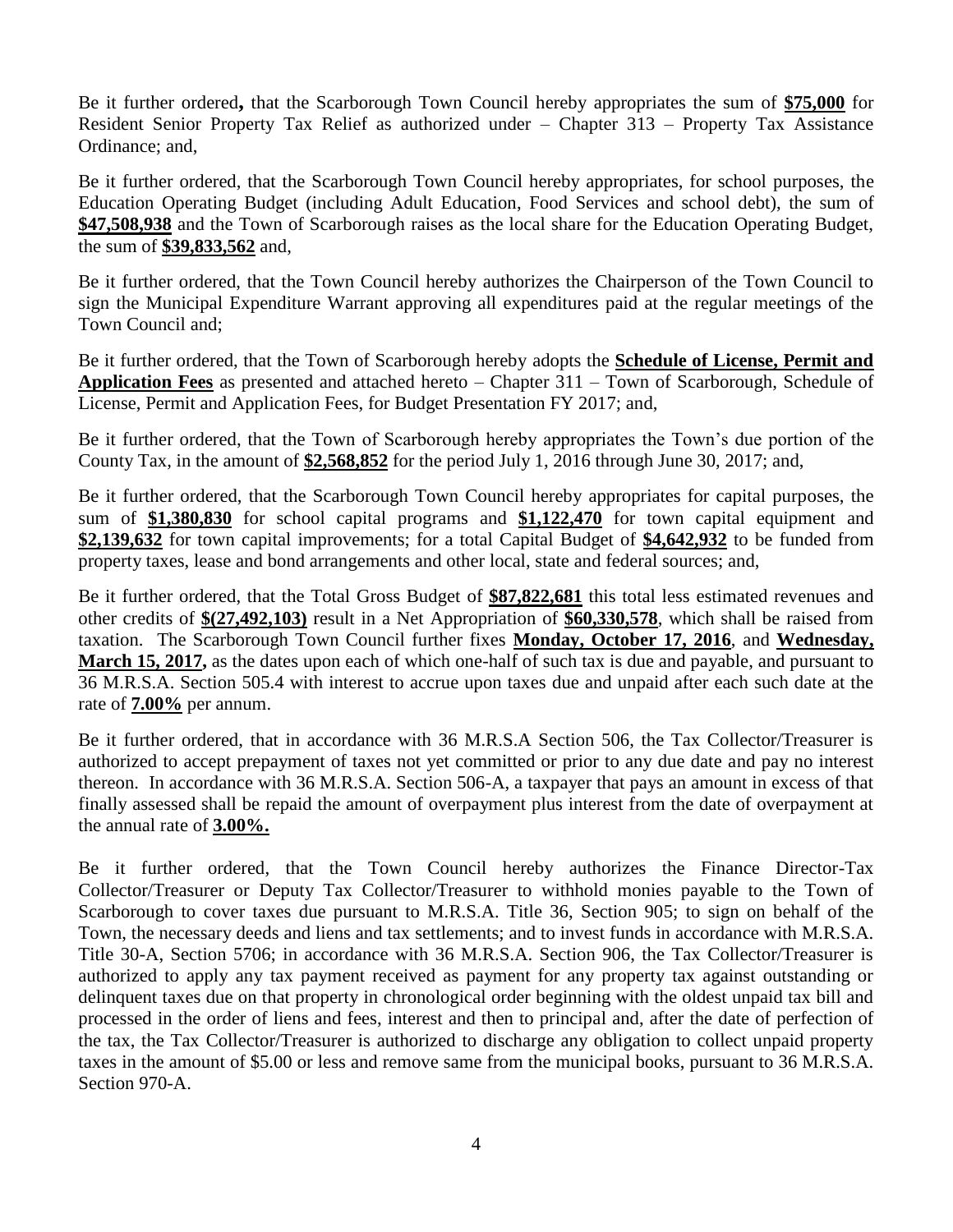Be it further ordered, that in the event that that the 2017 Municipal Budget exceeds the Property Tax Levy Limit for fiscal 2017, pursuant to Title 30-A, Section 5721-A of the Maine Revised Statutes, as amended, it is the intent of the Town Council to increase the commitment to greater than the Property Tax Levy Limit.

## **CHAPTER 311 TOWN OF SCARBOROUGH SCHEDULE OF LICENSE, PERMIT AND APPLICATION FEES**

| <b>Chapter 402a – Electrical Permit Fees</b>                                                                                                        | Fee            |
|-----------------------------------------------------------------------------------------------------------------------------------------------------|----------------|
| Administrative Fee [for each application] (adopted 05/06/09)                                                                                        | \$30.00        |
| <b>RESIDENTIAL</b>                                                                                                                                  |                |
| Minimum Fee (amended 05/06/09)                                                                                                                      | \$30.00        |
| Square footage of any structure (adopted 05/06/09)                                                                                                  | \$0.05         |
| Service Inspection (adopted 05/06/09)                                                                                                               | \$30.00        |
| Each Garage - Under, Attached, Unattached (amended 05/06/09)                                                                                        | \$30.00        |
| <b>RENOVATIONS</b>                                                                                                                                  |                |
| Rewiring Complete Existing Home - Same as New                                                                                                       |                |
| Each Room (amended 05/05/04)                                                                                                                        | \$15.00        |
| Meter and Panel Upgrade (amended 05/06/09)                                                                                                          | \$30.00        |
| Alarm/Low Voltage (adopted 05/06/09)                                                                                                                | \$30.00        |
| Pools, In-Ground or Above (amended 05/06/09)                                                                                                        | \$30.00        |
| Storage or Utility Buildings (amended 05/06/09)                                                                                                     | \$30.00        |
| <b>COMMERCIAL</b>                                                                                                                                   |                |
| Minimum Fee                                                                                                                                         | \$30.00        |
| Square Footage of Any Structure (adopted 05/06/09)                                                                                                  | \$0.05         |
| All Signs - Each (amended 05/05/04) (amended 05/06/09)                                                                                              | \$30.00        |
| Yard Lights - Up to 6 (amended 05/05/04) (amended 05/06/09)                                                                                         | \$40.00        |
| Each Additional over 6 Yard Lights (amended 05/06/09)                                                                                               | \$10.00        |
|                                                                                                                                                     |                |
| Chapter 404a – Local Plumbing Permit Fees Internal Permit Fee Schedule<br>Administrative Fee [for internal permit applications](adopted 05/07/2014) | Fee<br>\$20.00 |
|                                                                                                                                                     | \$40.00        |
| 1. The minimum permit fee is: (amended 05/06/09)(amended 02/16/2011)<br>2. The fixture fee for all fixtures is per fixture and is:                  |                |
| The fixture fees are no longer on a sliding scale.                                                                                                  |                |
| (amended 05/06/09)(amended 02/16/2011)                                                                                                              | \$10.00 ea.    |
| <b>EXTERNAL PERMIT FEE SCHEDULE COMPLETE SYSTEM</b>                                                                                                 |                |
| Non-engineered System (amended 05/06/09)(amended 02/16/2011)                                                                                        | \$250.00       |
| Primitive Disposal System (includes alternative toilet) (amended 05/06/09)                                                                          | \$130.00       |
| Engineered System (amended 05/06/09)                                                                                                                | \$250.00       |
| SYSTEM COMPONENTS (INSTALLED SEPARATELY)                                                                                                            |                |
| Treatment Tank (amended 05/06/09)(amended 02/16/2011)                                                                                               | \$150.00       |
| Holding Tank (amended 05/06/09)                                                                                                                     | \$130.00       |
| Alternative Toilet (amended 05/06/09)                                                                                                               | \$65.00        |
| Disposal Area (amended 05/06/09)(amended 02/16/2011)                                                                                                | \$150.00       |
| Engineered Disposal Area (amended 05/06/09)                                                                                                         | \$200.00       |
| Separated Laundry Disposal Area (amended 05/06/09)                                                                                                  | \$50.00        |
| <b>OTHER</b>                                                                                                                                        |                |
| External Permit Amendments (adopted 05/07/2014)                                                                                                     | \$75.00        |
| Seasonal Conversion Permit (amended 05/06/09)                                                                                                       | \$65.00        |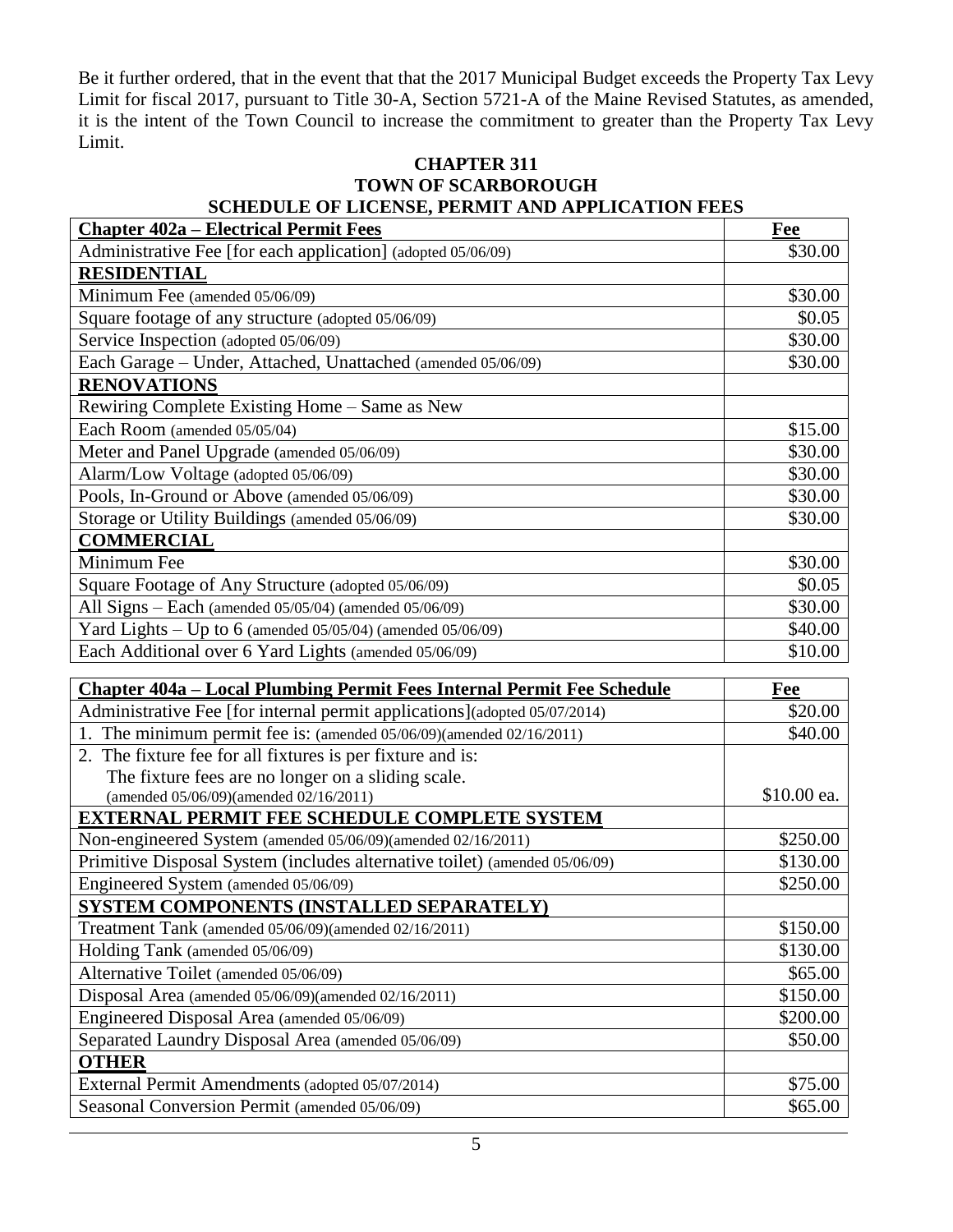| <b>Chapter 405 – Zoning</b>                                                                                                                   | Fee                 |  |
|-----------------------------------------------------------------------------------------------------------------------------------------------|---------------------|--|
| Requests for Zoning Amendments (Not from Planning Board or Town Council)                                                                      | \$250.00            |  |
| Contract Zoning - Non-Refundable Application Fee (11/20/02)(amended 05/05/04)                                                                 | \$500.00            |  |
| Zoning Determination Letter (adopted 05/07/2014)                                                                                              | \$35.00             |  |
| Planning Administrative Review Fee (adopted 05/07/2014)                                                                                       | \$75.00             |  |
| Review Fee for Private Way Registration (amended 06/02/04)                                                                                    | \$100.00            |  |
| One (1) Dwelling Unit Credit (as per Section VIID(E)1, Development Transfer                                                                   |                     |  |
| <i>Provisions</i> ) (July 18, 2007)                                                                                                           |                     |  |
| Affordable Housing In-Lieu Fee Per Dwelling Unit [Adopted 11/06/2013]                                                                         | \$20,000            |  |
| <b>CODE ENFORCEMENT -</b>                                                                                                                     |                     |  |
| Building Permit Fees [-a minimum of] (amended 05/06/09)                                                                                       | \$35.00             |  |
| Residential / Commercial Unfinished, per square foot                                                                                          |                     |  |
| (amended 05/05/04) (amended 05/03/06)                                                                                                         | \$0.20              |  |
| Residential / Commercial Finished, per square foot                                                                                            |                     |  |
| (amended 05/05/04) (amended 05/03/06)                                                                                                         | \$0.40              |  |
| Renovations/Remodels/Alterations/Minor Additions, Residential/Commercial                                                                      | \$10.00 per         |  |
| (adopted 05/07/2014)                                                                                                                          | \$1,000 of est.     |  |
|                                                                                                                                               | cost of             |  |
|                                                                                                                                               | construction        |  |
| Sheds less than 250 SF(adopted 05/07/2014)                                                                                                    | \$35.00             |  |
| Minimum Application Fee - Will be applied toward the building permit when issued.                                                             |                     |  |
| Applies to new construction and renovations over 1,000 square feet.                                                                           | \$110.00            |  |
| First Offense <b>Double</b> the Permit Fee                                                                                                    |                     |  |
| Each Offense Thereafter Triple the Permit Fee<br>Demolition Permit Fees (amended 05/05/04) (amended 05/06/09)(amended 05/02/2012)             |                     |  |
|                                                                                                                                               | \$50.00<br>\$250.00 |  |
| Zoning Board Of Appeals - Per Appeal (amended 05/05/04)<br>Certificate of Occupancy/Change of Use Fee [no charge if in conjunction with other | \$50.00             |  |
| active permits) (adopted 05/06/09) (amended 05/07/2014)                                                                                       |                     |  |
| <b>Sign Permit Fees</b>                                                                                                                       |                     |  |
| Permanent Signs – each (amended 05/05/04) (amended 05/06/09)                                                                                  | \$35.00             |  |
| Temporary Signs - each (amended 05/05/04) (amended 05/06/09)                                                                                  | \$35.00             |  |
| Plus Deposit Required (refundable deposit for removal of sign) (10/02/02)                                                                     | \$300.00            |  |
| Temporary Storage Containers - Per Application (10/01/97) (amended 05/05/04)                                                                  | \$25.00             |  |
| Heating Appliance Permit (adopted 05/07/2014)                                                                                                 | \$35.00             |  |
| The fees for electrical permits, plumbing permits and building permits shall include one inspection of                                        |                     |  |
| the work covered by each permit. Typically permits include the following inspections:<br>A)                                                   |                     |  |
| Foundation; B) Bed bottom for leech fields; C) Leech bed; D) Electrical; E) Plumbing; F) Framing;                                             |                     |  |
| and, G) Certificate of Occupancy. For each re-inspection thereafter, per-permit, a fee of \$50 shall be                                       |                     |  |
| charged. If a re-inspection is required because the permit holder called for an inspection before the                                         |                     |  |
| work was ready for inspection, such re-inspection shall not occur for at least two (2) weeks, unless                                          |                     |  |
| the permit holder pays a surcharge of \$200 in addition to the \$50 re-inspection fee. For after the fact                                     |                     |  |
| Certification of Occupancy/Change of Use Permits and Inspections, the fee is doubled (amended                                                 |                     |  |
| 10/06/04) (amended 05/07/2014)                                                                                                                |                     |  |
| $E1 = 3.1 + 1.2$                                                                                                                              |                     |  |

| Chapter 405A - Floodplain Management  | ree |
|---------------------------------------|-----|
| Non-Refundable Permit Application Fee |     |

| <b>Chapter 405B - Site Plan Review</b>                                   | Fee      |
|--------------------------------------------------------------------------|----------|
| Site Plan Application Fee (plus fee per Square Feet)(adopted 05/07/2014) | \$500.00 |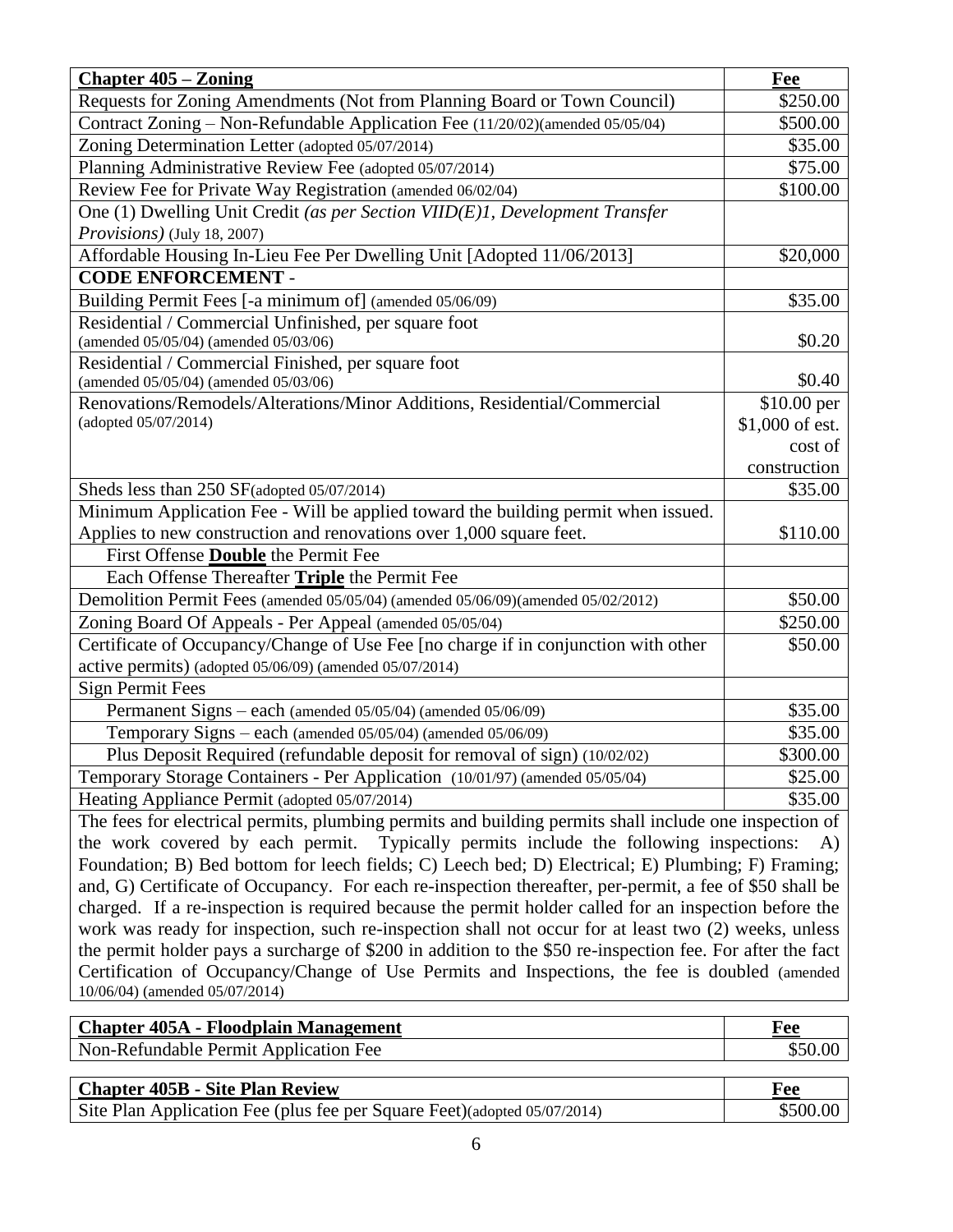| Site Plan Amendment Fee (plus fee per Square Feet)(adopted 05/07/2014)                                  | \$250.00   |
|---------------------------------------------------------------------------------------------------------|------------|
| Under 1,000 Square Feet (amended 05/07/2014)                                                            | \$0.00     |
| 1,000 to 2,000 Square Feet (amended 05/07/2014)                                                         | \$250.00   |
| >2,000 to 5,000 Square Feet (amended $05/07/2014$ )                                                     | \$500.00   |
| $>5,000$ to 10,000 Square Feet (amended 05/07/2014)                                                     | \$1,000.00 |
| $>10,000$ Square feet and over, plus \$25.00 per 1,000 above 10,000 square feet<br>(amended 05/07/2014) | \$1,000.00 |
| <b>Chapter 405C – Shoreland Zoning</b>                                                                  | Fee        |
| Planning Board Review (adopted 05/07/2014)                                                              | \$250.00   |
|                                                                                                         |            |
| <b>Chapter 406 - Subdivision Review</b>                                                                 | Fee        |
| Subdivision Application Fee (plus fee per lot) (adopted 05/07/2014)                                     | \$750.00   |
| Subdivision Amendment Application Fee (plus fee per lot) (adopted 05/07/2014)                           | \$250.00   |
| Charge Per Lot (amended 05/05/04)                                                                       | \$175.00   |
| <b>Chapter 407 - Septic Tank Sludge Disposal Fees</b>                                                   | Fee        |
| Field Spread - per gal. (amended 05/05/04)                                                              | \$0.04     |
| Holding Tank - per gal. (amended 05/05/04)                                                              | \$0.08     |
| Disposal Of Treatment Plant Sludge S.S.D. Only - per gal. (amended 05/05/04)                            | \$0.08     |
| Disposal Of Industrial Sludge & Wastes - per gal. (amended 05/05/04)                                    | \$0.08     |
| Grey Water 2,000 Gallons, Maximum Load - per load (amended 05/05/04)                                    | \$4.00     |
| <b>Chapter 408 - Extractive Industry, Waste Control, Landfill, And Land</b>                             |            |
| <b>Reclamation</b>                                                                                      | Fee        |
| Plan Review Fee - Minimum fee (amended 05/05/04) (amended 05/07/2014)                                   | \$250.00   |
| Additional Fee Per Acre In Excess Of 10 Acres - Per additional acre over 10 acres<br>(amended 05/05/04) | \$15.00    |
| <b>Chapter 410 - Road Impact Fee Ordinance And Designating Approved Projects</b>                        |            |
|                                                                                                         |            |
| The following fees and charges are established for development and the following projects are           |            |

| Fees          | Peak Hour Trips |  | Cost of Trip |
|---------------|-----------------|--|--------------|
| A. District 1 |                 |  | \$149.43     |
| B. District 2 |                 |  | \$292.42     |
| C. District 3 |                 |  | \$499.05     |
| D. District 5 |                 |  | \$1,024.52   |

Where  $N =$  Estimated number of peak hour trips. Total trips generated during the p.m. peak hour for a development can typically be determined by trip rates presented in the 1987 Institute of Transportation Engineers (ITE) "Trip Generation" handbook, or estimated by field measurements collected at similar type developments. If, however, the ITE handbook does not have applicable rates, then the rates should be based on sufficient field data collected at a similar site. There are several types of development (i.e., fast food, shopping plazas, convenience stores, etc.) that simply redirect existing pass-by trips already on the existing roadway system; these trips should not be included in the assessment system. Only "new" trips to the system roadways should be assessed a development fee.

The total Impact Fee for a project shall be the sum of the fees for each district affected.

Projects eligible for funding from the Road Impact Fee Trust Funds are those projects depicted on the 100 scale aerial photographs titled "Long Range Transportation Improvement Program" (April 1989),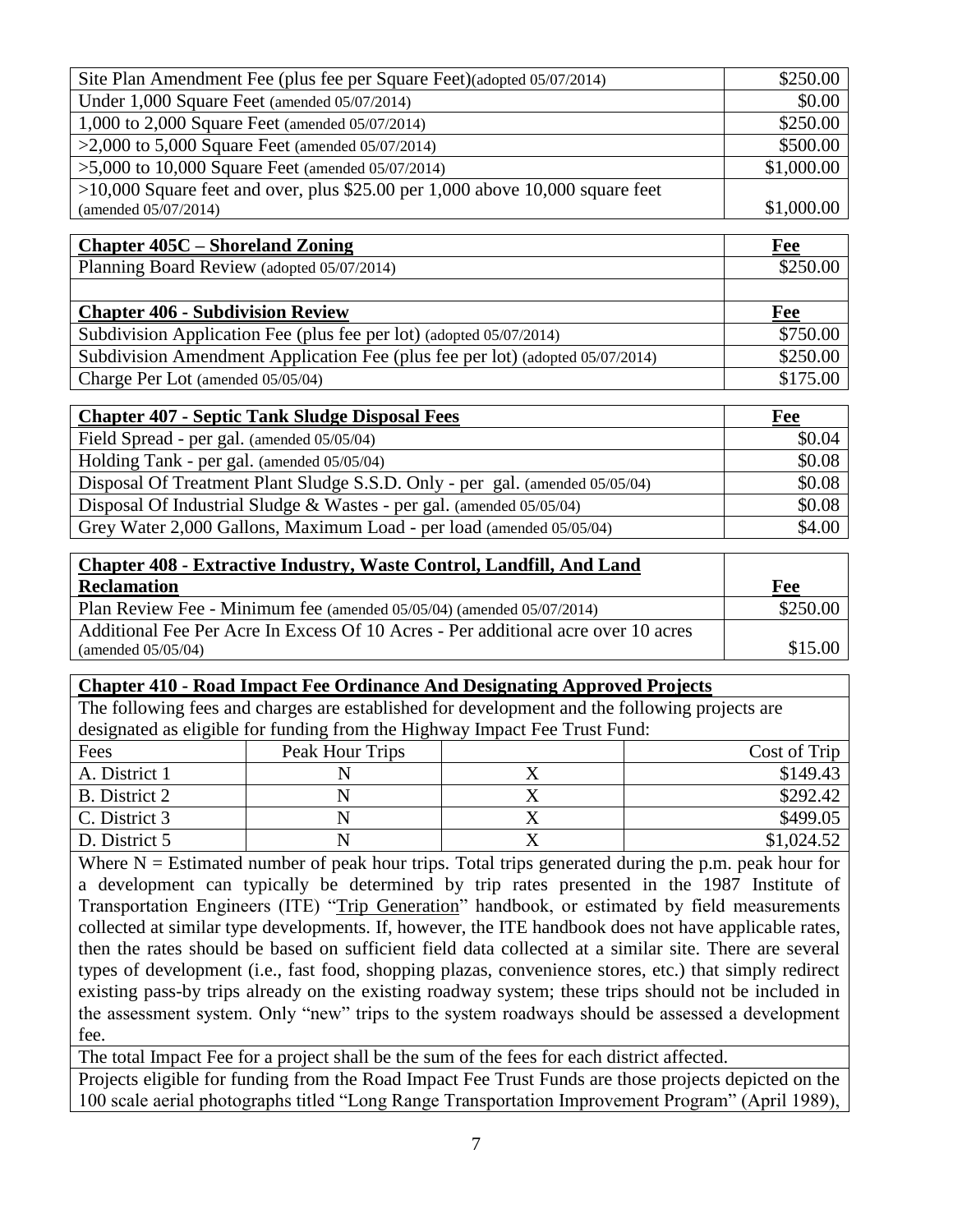prepared by Vanasse Hangen Brustling, Inc. as part of the 1988 Maine Mall/Jetport Area Traffic Study conducted for the Portland Area Comprehensive Transportation Study (PACTS) and the Maine Department of Transportation.

| Application Fee (amended 11/03/04)<br>\$1,500.00<br><b>Chapter 500 - Trailer &amp; Trailer Camp</b><br>Fee<br>\$27.50<br>Application Fee, minimum<br>Each unit in excess of 10 (amended 05/21/2008)<br>\$3.75<br>Maximum Fee (amended 05/21/2008)<br>\$200.00<br><b>Chapter 501 - Tenting &amp; Camping Ordinance</b><br><b>Fee</b><br>Annual Fee For Tenting/Camping Season License, per lot<br>\$2.25<br>(amended 05/05/04; 05/21/2008)<br>Chapter 601 - Traffic Ordinance [amended 05/02/2012]<br><b>Fee</b><br>Section 26 – Penalties General (05/03-2006)<br>Fine for any violation of this ordinance is:<br>\$80.00<br>If paid within 30-days of issuance of the ticket the fine is reduced to:<br>\$40.00<br>Section 27 – Illegally Parked Vehicles (05/03-2006)<br>Fine for illegally parked vehicle, except handicapped parking violation is:<br>\$80.00<br>If paid within 30-days of issuance of the ticket parking fine is reduced to:<br>\$40.00<br>Fine for parked vehicle violating handicapped parking is:<br>\$120.00<br>If paid within 30-days of issuance of the ticket parking fine is reduced to:<br>\$60.00<br>Section 30 - Towing Rate Schedule -<br>Service Call - Gas, Jumpstarts, lockouts, tire change, etc. Range<br>\$25.00 to \$40.00<br>Vehicle Storage, per day, INCLUDING non-business days<br>\$40.00 per day<br>(amended 05/07/2014)<br>Call out fee, to come to shop during non-business hours<br>\$40.00<br>(amended 05/07/2014)<br><b>Vehicle Tow</b><br>\$80.00<br>Day (amended $05/07/2014$ )<br>\$90.00<br>Night (amended 05/07/2014)<br>Snow Tow - Range<br>Day (amended 05/07/2014)<br>\$90.00<br>\$100.00<br>Night (amended 05/07/2014)<br>Vehicle Tow w/dollies - Range (amended 05/07/2014)<br>\$80 to \$100<br>Motorcycle Tow - Same as vehicle due to special equipment<br>Pull out - Range<br>\$40 to \$85 |                                       |            |
|------------------------------------------------------------------------------------------------------------------------------------------------------------------------------------------------------------------------------------------------------------------------------------------------------------------------------------------------------------------------------------------------------------------------------------------------------------------------------------------------------------------------------------------------------------------------------------------------------------------------------------------------------------------------------------------------------------------------------------------------------------------------------------------------------------------------------------------------------------------------------------------------------------------------------------------------------------------------------------------------------------------------------------------------------------------------------------------------------------------------------------------------------------------------------------------------------------------------------------------------------------------------------------------------------------------------------------------------------------------------------------------------------------------------------------------------------------------------------------------------------------------------------------------------------------------------------------------------------------------------------------------------------------------------------------------------------------------------------------------------------------------------------------------------------------------------------------------------------------|---------------------------------------|------------|
|                                                                                                                                                                                                                                                                                                                                                                                                                                                                                                                                                                                                                                                                                                                                                                                                                                                                                                                                                                                                                                                                                                                                                                                                                                                                                                                                                                                                                                                                                                                                                                                                                                                                                                                                                                                                                                                            | <b>Chapter 413 – Growth Ordinance</b> | <b>Fee</b> |
|                                                                                                                                                                                                                                                                                                                                                                                                                                                                                                                                                                                                                                                                                                                                                                                                                                                                                                                                                                                                                                                                                                                                                                                                                                                                                                                                                                                                                                                                                                                                                                                                                                                                                                                                                                                                                                                            |                                       |            |
|                                                                                                                                                                                                                                                                                                                                                                                                                                                                                                                                                                                                                                                                                                                                                                                                                                                                                                                                                                                                                                                                                                                                                                                                                                                                                                                                                                                                                                                                                                                                                                                                                                                                                                                                                                                                                                                            |                                       |            |
|                                                                                                                                                                                                                                                                                                                                                                                                                                                                                                                                                                                                                                                                                                                                                                                                                                                                                                                                                                                                                                                                                                                                                                                                                                                                                                                                                                                                                                                                                                                                                                                                                                                                                                                                                                                                                                                            |                                       |            |
|                                                                                                                                                                                                                                                                                                                                                                                                                                                                                                                                                                                                                                                                                                                                                                                                                                                                                                                                                                                                                                                                                                                                                                                                                                                                                                                                                                                                                                                                                                                                                                                                                                                                                                                                                                                                                                                            |                                       |            |
|                                                                                                                                                                                                                                                                                                                                                                                                                                                                                                                                                                                                                                                                                                                                                                                                                                                                                                                                                                                                                                                                                                                                                                                                                                                                                                                                                                                                                                                                                                                                                                                                                                                                                                                                                                                                                                                            |                                       |            |
|                                                                                                                                                                                                                                                                                                                                                                                                                                                                                                                                                                                                                                                                                                                                                                                                                                                                                                                                                                                                                                                                                                                                                                                                                                                                                                                                                                                                                                                                                                                                                                                                                                                                                                                                                                                                                                                            |                                       |            |
|                                                                                                                                                                                                                                                                                                                                                                                                                                                                                                                                                                                                                                                                                                                                                                                                                                                                                                                                                                                                                                                                                                                                                                                                                                                                                                                                                                                                                                                                                                                                                                                                                                                                                                                                                                                                                                                            |                                       |            |
|                                                                                                                                                                                                                                                                                                                                                                                                                                                                                                                                                                                                                                                                                                                                                                                                                                                                                                                                                                                                                                                                                                                                                                                                                                                                                                                                                                                                                                                                                                                                                                                                                                                                                                                                                                                                                                                            |                                       |            |
|                                                                                                                                                                                                                                                                                                                                                                                                                                                                                                                                                                                                                                                                                                                                                                                                                                                                                                                                                                                                                                                                                                                                                                                                                                                                                                                                                                                                                                                                                                                                                                                                                                                                                                                                                                                                                                                            |                                       |            |
|                                                                                                                                                                                                                                                                                                                                                                                                                                                                                                                                                                                                                                                                                                                                                                                                                                                                                                                                                                                                                                                                                                                                                                                                                                                                                                                                                                                                                                                                                                                                                                                                                                                                                                                                                                                                                                                            |                                       |            |
|                                                                                                                                                                                                                                                                                                                                                                                                                                                                                                                                                                                                                                                                                                                                                                                                                                                                                                                                                                                                                                                                                                                                                                                                                                                                                                                                                                                                                                                                                                                                                                                                                                                                                                                                                                                                                                                            |                                       |            |
|                                                                                                                                                                                                                                                                                                                                                                                                                                                                                                                                                                                                                                                                                                                                                                                                                                                                                                                                                                                                                                                                                                                                                                                                                                                                                                                                                                                                                                                                                                                                                                                                                                                                                                                                                                                                                                                            |                                       |            |
|                                                                                                                                                                                                                                                                                                                                                                                                                                                                                                                                                                                                                                                                                                                                                                                                                                                                                                                                                                                                                                                                                                                                                                                                                                                                                                                                                                                                                                                                                                                                                                                                                                                                                                                                                                                                                                                            |                                       |            |
|                                                                                                                                                                                                                                                                                                                                                                                                                                                                                                                                                                                                                                                                                                                                                                                                                                                                                                                                                                                                                                                                                                                                                                                                                                                                                                                                                                                                                                                                                                                                                                                                                                                                                                                                                                                                                                                            |                                       |            |
|                                                                                                                                                                                                                                                                                                                                                                                                                                                                                                                                                                                                                                                                                                                                                                                                                                                                                                                                                                                                                                                                                                                                                                                                                                                                                                                                                                                                                                                                                                                                                                                                                                                                                                                                                                                                                                                            |                                       |            |
|                                                                                                                                                                                                                                                                                                                                                                                                                                                                                                                                                                                                                                                                                                                                                                                                                                                                                                                                                                                                                                                                                                                                                                                                                                                                                                                                                                                                                                                                                                                                                                                                                                                                                                                                                                                                                                                            |                                       |            |
|                                                                                                                                                                                                                                                                                                                                                                                                                                                                                                                                                                                                                                                                                                                                                                                                                                                                                                                                                                                                                                                                                                                                                                                                                                                                                                                                                                                                                                                                                                                                                                                                                                                                                                                                                                                                                                                            |                                       |            |
|                                                                                                                                                                                                                                                                                                                                                                                                                                                                                                                                                                                                                                                                                                                                                                                                                                                                                                                                                                                                                                                                                                                                                                                                                                                                                                                                                                                                                                                                                                                                                                                                                                                                                                                                                                                                                                                            |                                       |            |
|                                                                                                                                                                                                                                                                                                                                                                                                                                                                                                                                                                                                                                                                                                                                                                                                                                                                                                                                                                                                                                                                                                                                                                                                                                                                                                                                                                                                                                                                                                                                                                                                                                                                                                                                                                                                                                                            |                                       |            |
|                                                                                                                                                                                                                                                                                                                                                                                                                                                                                                                                                                                                                                                                                                                                                                                                                                                                                                                                                                                                                                                                                                                                                                                                                                                                                                                                                                                                                                                                                                                                                                                                                                                                                                                                                                                                                                                            |                                       |            |
|                                                                                                                                                                                                                                                                                                                                                                                                                                                                                                                                                                                                                                                                                                                                                                                                                                                                                                                                                                                                                                                                                                                                                                                                                                                                                                                                                                                                                                                                                                                                                                                                                                                                                                                                                                                                                                                            |                                       |            |
|                                                                                                                                                                                                                                                                                                                                                                                                                                                                                                                                                                                                                                                                                                                                                                                                                                                                                                                                                                                                                                                                                                                                                                                                                                                                                                                                                                                                                                                                                                                                                                                                                                                                                                                                                                                                                                                            |                                       |            |
|                                                                                                                                                                                                                                                                                                                                                                                                                                                                                                                                                                                                                                                                                                                                                                                                                                                                                                                                                                                                                                                                                                                                                                                                                                                                                                                                                                                                                                                                                                                                                                                                                                                                                                                                                                                                                                                            |                                       |            |
|                                                                                                                                                                                                                                                                                                                                                                                                                                                                                                                                                                                                                                                                                                                                                                                                                                                                                                                                                                                                                                                                                                                                                                                                                                                                                                                                                                                                                                                                                                                                                                                                                                                                                                                                                                                                                                                            |                                       |            |
|                                                                                                                                                                                                                                                                                                                                                                                                                                                                                                                                                                                                                                                                                                                                                                                                                                                                                                                                                                                                                                                                                                                                                                                                                                                                                                                                                                                                                                                                                                                                                                                                                                                                                                                                                                                                                                                            |                                       |            |
|                                                                                                                                                                                                                                                                                                                                                                                                                                                                                                                                                                                                                                                                                                                                                                                                                                                                                                                                                                                                                                                                                                                                                                                                                                                                                                                                                                                                                                                                                                                                                                                                                                                                                                                                                                                                                                                            |                                       |            |
|                                                                                                                                                                                                                                                                                                                                                                                                                                                                                                                                                                                                                                                                                                                                                                                                                                                                                                                                                                                                                                                                                                                                                                                                                                                                                                                                                                                                                                                                                                                                                                                                                                                                                                                                                                                                                                                            |                                       |            |
|                                                                                                                                                                                                                                                                                                                                                                                                                                                                                                                                                                                                                                                                                                                                                                                                                                                                                                                                                                                                                                                                                                                                                                                                                                                                                                                                                                                                                                                                                                                                                                                                                                                                                                                                                                                                                                                            |                                       |            |
|                                                                                                                                                                                                                                                                                                                                                                                                                                                                                                                                                                                                                                                                                                                                                                                                                                                                                                                                                                                                                                                                                                                                                                                                                                                                                                                                                                                                                                                                                                                                                                                                                                                                                                                                                                                                                                                            |                                       |            |
|                                                                                                                                                                                                                                                                                                                                                                                                                                                                                                                                                                                                                                                                                                                                                                                                                                                                                                                                                                                                                                                                                                                                                                                                                                                                                                                                                                                                                                                                                                                                                                                                                                                                                                                                                                                                                                                            |                                       |            |
|                                                                                                                                                                                                                                                                                                                                                                                                                                                                                                                                                                                                                                                                                                                                                                                                                                                                                                                                                                                                                                                                                                                                                                                                                                                                                                                                                                                                                                                                                                                                                                                                                                                                                                                                                                                                                                                            |                                       |            |
|                                                                                                                                                                                                                                                                                                                                                                                                                                                                                                                                                                                                                                                                                                                                                                                                                                                                                                                                                                                                                                                                                                                                                                                                                                                                                                                                                                                                                                                                                                                                                                                                                                                                                                                                                                                                                                                            |                                       |            |
|                                                                                                                                                                                                                                                                                                                                                                                                                                                                                                                                                                                                                                                                                                                                                                                                                                                                                                                                                                                                                                                                                                                                                                                                                                                                                                                                                                                                                                                                                                                                                                                                                                                                                                                                                                                                                                                            |                                       |            |
|                                                                                                                                                                                                                                                                                                                                                                                                                                                                                                                                                                                                                                                                                                                                                                                                                                                                                                                                                                                                                                                                                                                                                                                                                                                                                                                                                                                                                                                                                                                                                                                                                                                                                                                                                                                                                                                            |                                       |            |
| Recovery – Same as tow, depending on time of day.                                                                                                                                                                                                                                                                                                                                                                                                                                                                                                                                                                                                                                                                                                                                                                                                                                                                                                                                                                                                                                                                                                                                                                                                                                                                                                                                                                                                                                                                                                                                                                                                                                                                                                                                                                                                          |                                       |            |
| After first hour \$70 per additional hour plus any special equipment,                                                                                                                                                                                                                                                                                                                                                                                                                                                                                                                                                                                                                                                                                                                                                                                                                                                                                                                                                                                                                                                                                                                                                                                                                                                                                                                                                                                                                                                                                                                                                                                                                                                                                                                                                                                      |                                       |            |
| i.e., bulldozer, etc.                                                                                                                                                                                                                                                                                                                                                                                                                                                                                                                                                                                                                                                                                                                                                                                                                                                                                                                                                                                                                                                                                                                                                                                                                                                                                                                                                                                                                                                                                                                                                                                                                                                                                                                                                                                                                                      |                                       |            |
| Definition of Hours – Daytime Hours = $0700$ to 1800 hours; Night Time                                                                                                                                                                                                                                                                                                                                                                                                                                                                                                                                                                                                                                                                                                                                                                                                                                                                                                                                                                                                                                                                                                                                                                                                                                                                                                                                                                                                                                                                                                                                                                                                                                                                                                                                                                                     |                                       |            |
| Hours $= 1800$ to 0700 hours                                                                                                                                                                                                                                                                                                                                                                                                                                                                                                                                                                                                                                                                                                                                                                                                                                                                                                                                                                                                                                                                                                                                                                                                                                                                                                                                                                                                                                                                                                                                                                                                                                                                                                                                                                                                                               |                                       |            |

| <b>Chapter 602A – Mass Gathering</b>                                                                                               | Fee      |
|------------------------------------------------------------------------------------------------------------------------------------|----------|
| Application Fee, each event; $1,000 - 2,500$ (Number of anticipate patrons)<br>[amended $05/05/04$ ; $05/21/2008$ ; $06/06/2012$ ] | \$175.00 |
| Application Fee, each event; $2,501 - 5,000$ (Number of anticipate patrons)                                                        | \$350.00 |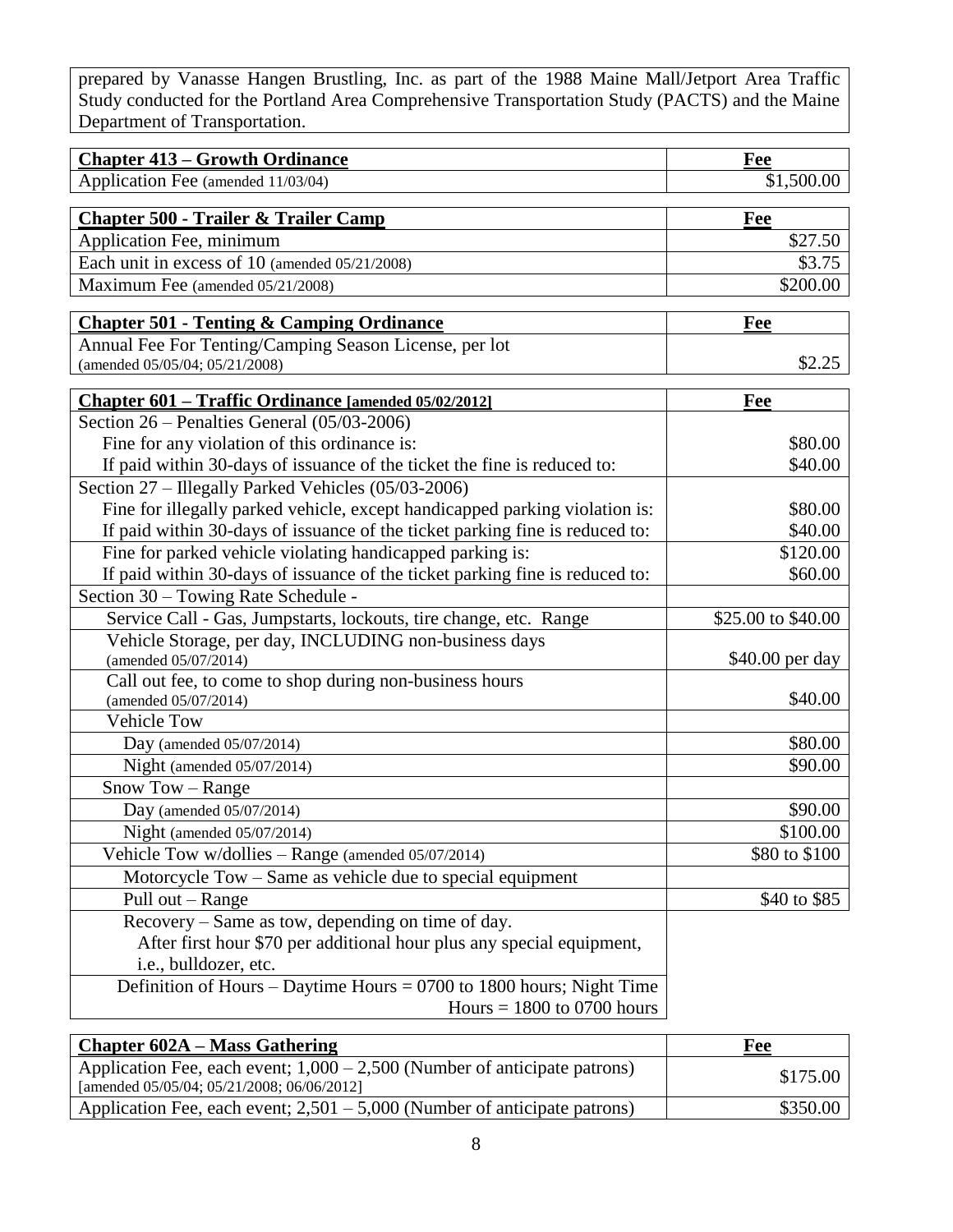| [adopted 06/06/2012]                                                                                                                                                                |                     |
|-------------------------------------------------------------------------------------------------------------------------------------------------------------------------------------|---------------------|
| Application Fee, each event; >5,000 (Number of anticipate patrons)<br>[adopted 06/06/2012]                                                                                          | \$500.00            |
| <b>Chapter 607 - Alarm Systems</b>                                                                                                                                                  | Fee                 |
| False Alarm Fee - per occurrence after third false alarm within one year<br>(amended 05/05/04)                                                                                      | \$250.00            |
| <b>Chapter 608 - Fireworks Ordinance</b>                                                                                                                                            | Fee                 |
| Non-Refundable Local Fireworks Display Permit Application Fee (amended<br>06/15/05                                                                                                  | \$50.00             |
| <u>Chapter 612 – Rules &amp; Regulations for Use of Parks &amp; Recreation</u>                                                                                                      |                     |
| <b>Facilities</b>                                                                                                                                                                   | Fee                 |
| <b>Application Fee</b>                                                                                                                                                              | \$100.00            |
| Application Fee for Non-Profit or Service Groups                                                                                                                                    | \$50.00             |
| <b>Chapter 702 - Street Opening, Fees</b>                                                                                                                                           | Fee                 |
| Excavator License Fee Annual (amended 05/07/2014)                                                                                                                                   | \$125.00            |
| Excavation Permit Fee - Each Excavation (amended 05/05/04)                                                                                                                          | \$50.00             |
| Renewal Of Excavation Permit (amended 05/05/04)                                                                                                                                     | \$50.00             |
| <b>Other Charges</b>                                                                                                                                                                |                     |
| 1. Removing and replacing regulatory signs                                                                                                                                          | \$50.00 each        |
| 2. Removing and replacing street name and stop signs                                                                                                                                | \$50.00 each        |
| 3. Reinstalling street and right of way granite monuments                                                                                                                           | \$800.00 each       |
| 4. Long-term maintenance reserve for bituminous street openings                                                                                                                     | \$25.00 per sq. yd. |
|                                                                                                                                                                                     |                     |
| <b>Chapter 901 - Refuse collection Fee</b>                                                                                                                                          | Fee                 |
| 1. Commercial Hauler                                                                                                                                                                | \$500.00 each       |
| 2. Residential Hauler                                                                                                                                                               | \$500.00 each       |
| Applications for license renewal received after March 1 <sup>st</sup> shall pay a late<br>fee in the amount of \$100.00 in addition to the regular application fee.<br>(05/03/2006) |                     |
|                                                                                                                                                                                     | Fee                 |
| <b>Chapter 1002 - Shellfish Ordinance, Fees</b><br><b>Resident Commercial</b>                                                                                                       | \$200.00            |
| Non-resident Non-reciprocating Commercial                                                                                                                                           | \$400.00            |
| <b>Resident Student Commercial</b>                                                                                                                                                  | \$100.00            |
| Non-resident Student Commercial                                                                                                                                                     | \$200.00            |
| Over - 60 Years Resident Commercial (Bushel)                                                                                                                                        | \$100.00            |
| Resident Recreational - (Over 65 Free)                                                                                                                                              | \$25.00             |
| All Day Licenses – Resident and Non-resident (amended 04/06/05)                                                                                                                     | \$10.00             |
|                                                                                                                                                                                     |                     |
| <b>Chapter 1003 – Hawkers &amp; Peddlers</b>                                                                                                                                        | Fee                 |
| License Fee for Hawkers & Peddlers License (05/21/2008)                                                                                                                             | \$110.00            |
| <b>Chapter 1004 - Taxicab Licenses</b>                                                                                                                                              | Fee                 |
| Annual License - Each Taxicab (amended 05/05/04) (amended 05/06/09)                                                                                                                 | \$150.00            |
| Annual License - Each Operator (amended 05/05/04) (amended 05/06/09)                                                                                                                | \$50.00             |
| Chapter 1005 - Innkeepers Licenses (06/21/2006)                                                                                                                                     | Fee<br>\$50.00      |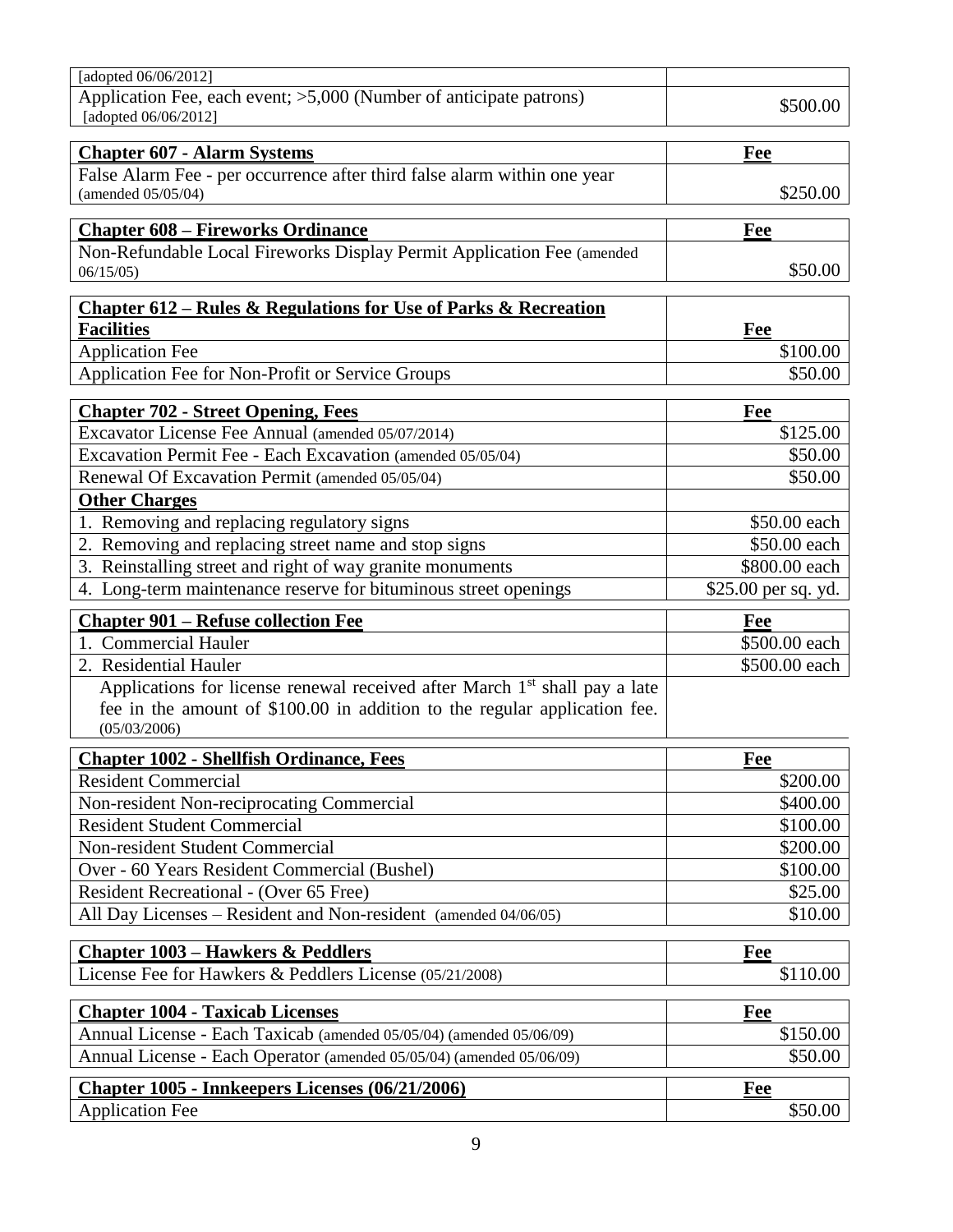| Per Room Fee                                                                                       | $$3.00$ per room |
|----------------------------------------------------------------------------------------------------|------------------|
| Maximum Fee Not to Exceed                                                                          | \$350.00         |
| <b>Chapter 1006 - Higgins Beach/Ferry Beach/Hurd Park Fees Season</b>                              | <u>Fee</u>       |
| <b>Passes</b>                                                                                      |                  |
| Resident and/or Taxpayer Season Pass - (includes Ferry Beach, Higgins                              |                  |
| Beach and Hurd Park) (amended 05/05/04; 05/18/11)(amended 05/02/2012) (amended                     |                  |
| 05/07/2014)                                                                                        | \$40.00          |
| Resident - Additional Vehicle Registered to the Same Address                                       | \$5.00           |
| Non-Resident Season Beach Pass - (includes Ferry Beach Higgins Beach and                           |                  |
| Hurd Park) (amended 05/05/04) (amended 05/02/2012) (amended 05/07/2014)                            | \$75.00          |
| Resident Commercial Fisherman Season Beach Pass - (Ferry Beach only,                               |                  |
| must show State Commercial Fisherman License)                                                      | <b>FREE</b>      |
| Resident Senior Citizen Season Pass - (includes both Ferry Beach, Higgins                          |                  |
| Beach and Hurd Park)                                                                               | <b>FREE</b>      |
| Resident Veteran Lifetime Season Pass - Applications must be filed and                             |                  |
| applicant must meet the following criteria: must be a resident of the Town of                      |                  |
| Scarborough and must have received an honorable discharge or general                               |                  |
| discharge under honorable conditions [copy of DD214 must accompany                                 |                  |
| application]. This pass will not expire and is valid for the lifetime of the                       |                  |
| holder. (Please note that any Scarborough Veteran age 60 years or older will                       |                  |
| not be issued a Resident Veteran Season Pass as they are automatically                             |                  |
| entitled to a free Resident Senior Citizen Season Pass.)                                           |                  |
| (Adopted 05/19/2010)                                                                               | <b>FREE</b>      |
| <b>DAILY PARKING RATES (WITHOUT PASS)</b>                                                          |                  |
| Daily Parking: Ferry Beach, Higgins Beach And Hurd Park (amended 05/05/04)<br>[amended 05/02/2012] | \$10.00          |
| End of Day Parking Fee (e.g. Passenger Vehicles, Motor Bikes) – 3 PM to                            |                  |
| 5 PM (amended 05/03/05)                                                                            | \$5.00           |
| Larger Vehicle Daily Parking Fee - (R.V.'s, Campers and Buses) (amended                            |                  |
| 05/05/04                                                                                           | \$35.00          |
| <b>BOAT LAUNCHING FEE</b>                                                                          |                  |
| Launching from any town facility, includes Ferry Beach Boat Launch and                             |                  |
| Co-op Boat Launch (Note – Ferry Beach – parking is not included)                                   |                  |
| Resident – Daily Boat Launching Fee (amended 05/05/04)                                             | \$10.00          |
| Resident – Seasonal Boat Launching Fee                                                             | \$25.00          |
| Resident - Additional Boat Launching Fee Registered to the Same Address                            | \$5.00           |
| Resident Commercial Fisherman Seasonal Boat Launch Pass                                            | Free             |
| Non-Resident – Daily Boat Launching Fee (amended 05/05/04)                                         | \$20.00          |
| Non-Resident - Seasonal Boat Launching Fee                                                         | \$50.00          |
| <b>Chapter 1007 - C.A.T.V. (Cable T.V.) Operators Fees</b>                                         | Fee              |
| Franchise Filing Fee (Amended 05/04/2011)                                                          | \$1,000.00       |
| <b>Chapter 1008 - Special Amusement Operator License Fees</b>                                      | Fee              |
| <b>Annual License Fee</b>                                                                          | \$110.00         |
|                                                                                                    |                  |
| <b>Chapter 1009 – Coin Operated Game License Fees</b>                                              | Fee              |
| Annual License Fee - Per Machine (B-2 Zone)                                                        | \$110.00         |

Annual Video Arcade License Campgrounds (R-F Zone) Maximum of 25 \$1,500.00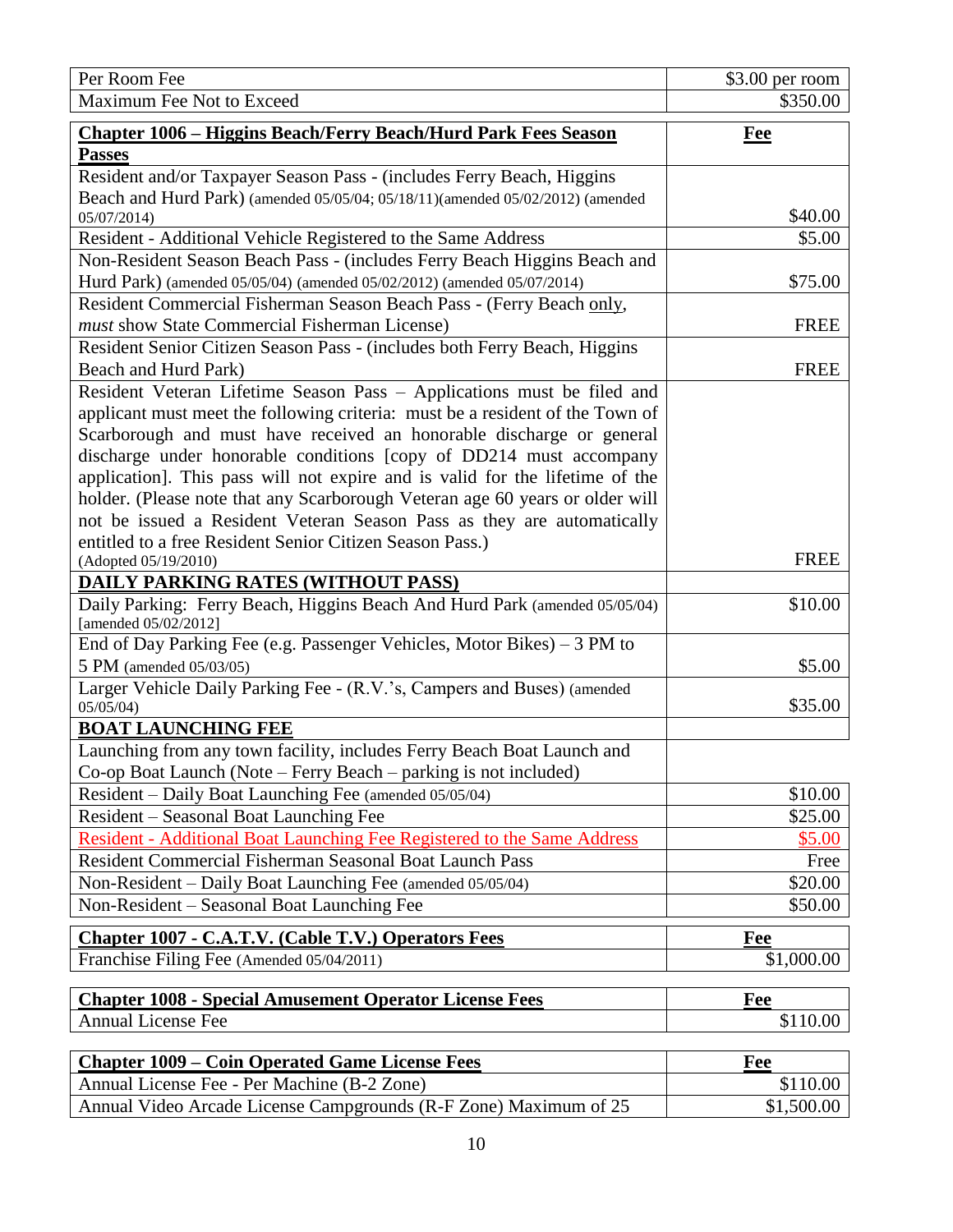| machines (amended 05/03/06)                                                                                   |                     |
|---------------------------------------------------------------------------------------------------------------|---------------------|
|                                                                                                               |                     |
| <b>Chapter 1010 - Massage Establishment Annual License Fees</b>                                               | Fee                 |
| Massage Establishment                                                                                         | \$55.00             |
| Combined Massage Establishment/Massage Therapist                                                              | \$35.00             |
| Massage Therapist                                                                                             | \$30.00             |
| <b>Chapter 1011 - Para-Massage Establishment Annual License Fees</b>                                          | Fee                 |
| Para-Massage Establishment License                                                                            | \$55.00             |
| Para-Massager License                                                                                         | \$30.00             |
| Combined Para-Massager Est./Para-Massager License                                                             | \$35.00             |
|                                                                                                               |                     |
| <b>Chapter 1012 - Adult Business - Viewing Booth Annual License Fees</b>                                      | Fee                 |
| Annual License For Each Viewing Booth                                                                         | \$110.00            |
|                                                                                                               |                     |
| Chapter 1013 - Ice Cream Trucks (06/18/97)                                                                    | Fee                 |
| <b>Application Fee</b><br><b>Each Additional Truck</b>                                                        | \$110.00            |
|                                                                                                               | \$30.00             |
| <b>Chapter 1017 – Pawnbroker Fees/Secondhand Dealer Fees (02/17/2010)</b>                                     | Fee                 |
| <b>Application Fee</b>                                                                                        | \$100.00            |
| <b>SBI</b> Check                                                                                              | \$25.00             |
|                                                                                                               |                     |
| <b>Chapter 1201 - Cemetery Fees</b>                                                                           | Fee                 |
| Sale Of Lots -                                                                                                |                     |
| Scarborough Memorial Cemetery Per Grave (amended 05/05/04)                                                    | \$400.00            |
| Scarborough Memorial Cemetery - Section D, Lots for Cremations Only                                           | \$220.00            |
| (adopted 02/16/2011)                                                                                          |                     |
| <b>Grave Opening Charges</b>                                                                                  | \$450.00            |
| Regular Burial (amended 05/05/04 - 05/04/2011)<br>Cremations/Other (Weekends) (amended 05/05/04 - 05/04/2011) | \$125.00            |
|                                                                                                               |                     |
| Chapter 1401 - Coastal Water and Harbor Fees [amended 02-20-13]                                               | Fee                 |
| <b>Annual Mooring Fee</b>                                                                                     |                     |
| Resident And/Or Taxpayer (amended 05/05/04)                                                                   | \$50.00             |
| Non-Resident (amended 05/05/04)                                                                               | \$100.00            |
| <b>Annual Pier Maintenance Fee</b>                                                                            |                     |
| <b>Commercial User</b>                                                                                        | \$100.00            |
| Non-Commercial User                                                                                           | \$50.00             |
|                                                                                                               |                     |
| <b>Assessing Office Charges</b>                                                                               | Fee                 |
| Printouts                                                                                                     |                     |
| Name/Location/Map & Lot                                                                                       | \$25.00             |
| Name/Address/Location/Map & Lot                                                                               | \$50.00             |
| Name/Location/Map & Lot/Assessment                                                                            | \$75.00             |
| Name/Address/Location/Map/Lot/Assess<br>Name/Address/Location/Map/Lot/Assess/Ref.                             | \$75.00<br>\$100.00 |
| Valuation Report - Printout per page                                                                          | \$2.00              |
| Mailing Labels - Each                                                                                         | \$.05               |
|                                                                                                               |                     |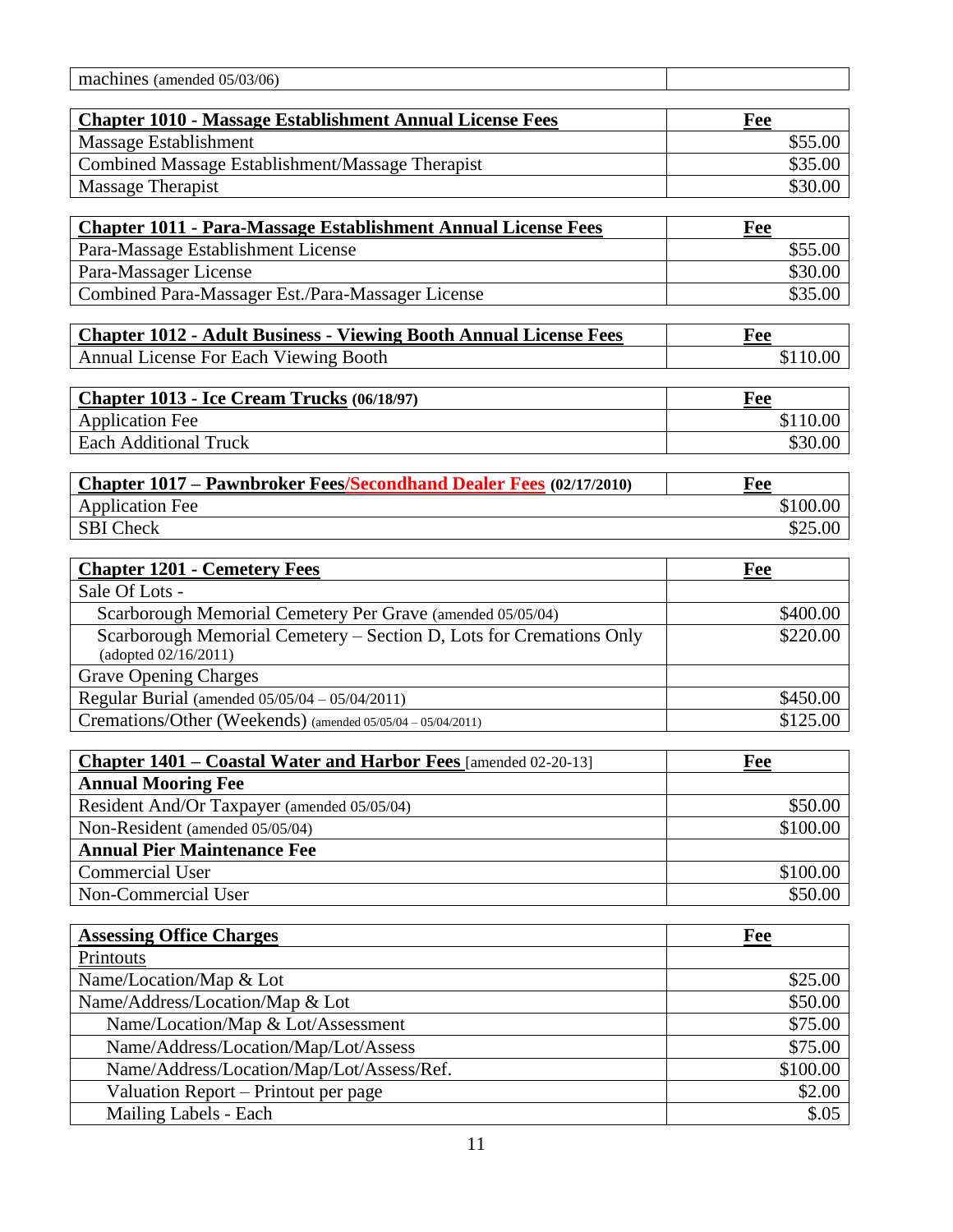| Copy of Property Card |          |
|-----------------------|----------|
| Large Map             | \$5.00   |
| Reduced Map           |          |
| Reduced Set of Maps   | \$200.00 |

| <b>Fire Department Fees</b>                                                    |                         |
|--------------------------------------------------------------------------------|-------------------------|
| <b>Fire Department Construction Permit &amp; Plans Review Fees</b>             | Fee                     |
| A Fire Department construction permit is required for any new construction,    |                         |
| or remodeling of existing commercial space, or erection of any temporary       |                         |
| structures for commercial purposes. The permit allows us to review             |                         |
| important information concerning life safety issues, the buildings alarm $\&$  |                         |
| suppression systems, utility connections, heating system information, water    |                         |
| supply, hazardous materials, fire lanes, and a variety of other items prior to |                         |
| the start of construction. (amended $11/05/03$ )                               |                         |
| Minimum Construction Permit Fee                                                | \$25.00                 |
|                                                                                | \$35.00                 |
| Construction permit fees for all commercial buildings shall be                 | \$0.10 per sq. ft.      |
| Commercial structures include any building that is non-residential, or any     |                         |
| residential complex that has three or more living units.                       |                         |
| Construction permit fees cover the following services:                         |                         |
| Initial conference and fact finding discussion                                 |                         |
| Concept plans review for compliance with local ordinances                      |                         |
| Site Plan review                                                               |                         |
| Construction plans review                                                      |                         |
| Follow-up meetings with contractors, architects, and building owners           |                         |
| Structural building inspections as necessary during construction               |                         |
| One (1) comprehensive alarm system and fire suppression system test to be      |                         |
| scheduled after coordination of reporting information with the Fire            |                         |
| Department, and after all components have been installed to the applicable     |                         |
| codes and pre-tested through to the monitoring company.                        |                         |
| One (1) final Certificate of Occupancy inspection to be scheduled when all     |                         |
| Federal State and Local codes have been met and the building is ready for      |                         |
| occupancy.                                                                     |                         |
| <b>Additional Fire Dept. Construction Permits &amp; Plans Review Fees</b>      |                         |
| Re-inspection of alarm & fire suppression system testing required due to       | \$100.00 first          |
| improper pre-testing, installation, or lack of coordination with the Fire      | occurrence and \$200.00 |
| Department concerning appropriate reporting requirements. (amended             | for second and any      |
| 05/05/04) (amended 05/06/09)                                                   | subsequent occurrence   |
| Re-inspection fee for Certificate of Occupancy (amended 05/05/04)              | \$100.00 first          |
| (amended 05/06/09)                                                             | occurrence and          |
|                                                                                | \$200.00 for second     |
|                                                                                | and any subsequent      |
|                                                                                | occurrence              |
| Commercial Fire Alarm Plan Review & Permit Fees (adopted 05/06/09)             | \$100.00                |
| <b>Minimum Permit Fee</b>                                                      | \$35.00                 |
| <b>New Fire Alarm Control Panel</b>                                            | \$100.00                |
| <b>Replacement of Fire Alarm Panel with Existing Devices</b>                   | \$100.00                |
| <b>New Initiation or Notification Devices</b>                                  | \$50.00                 |
| Commercial Sprinkler System Plan Review & Permit Fees (adopted 05/06/09)       | \$100.00                |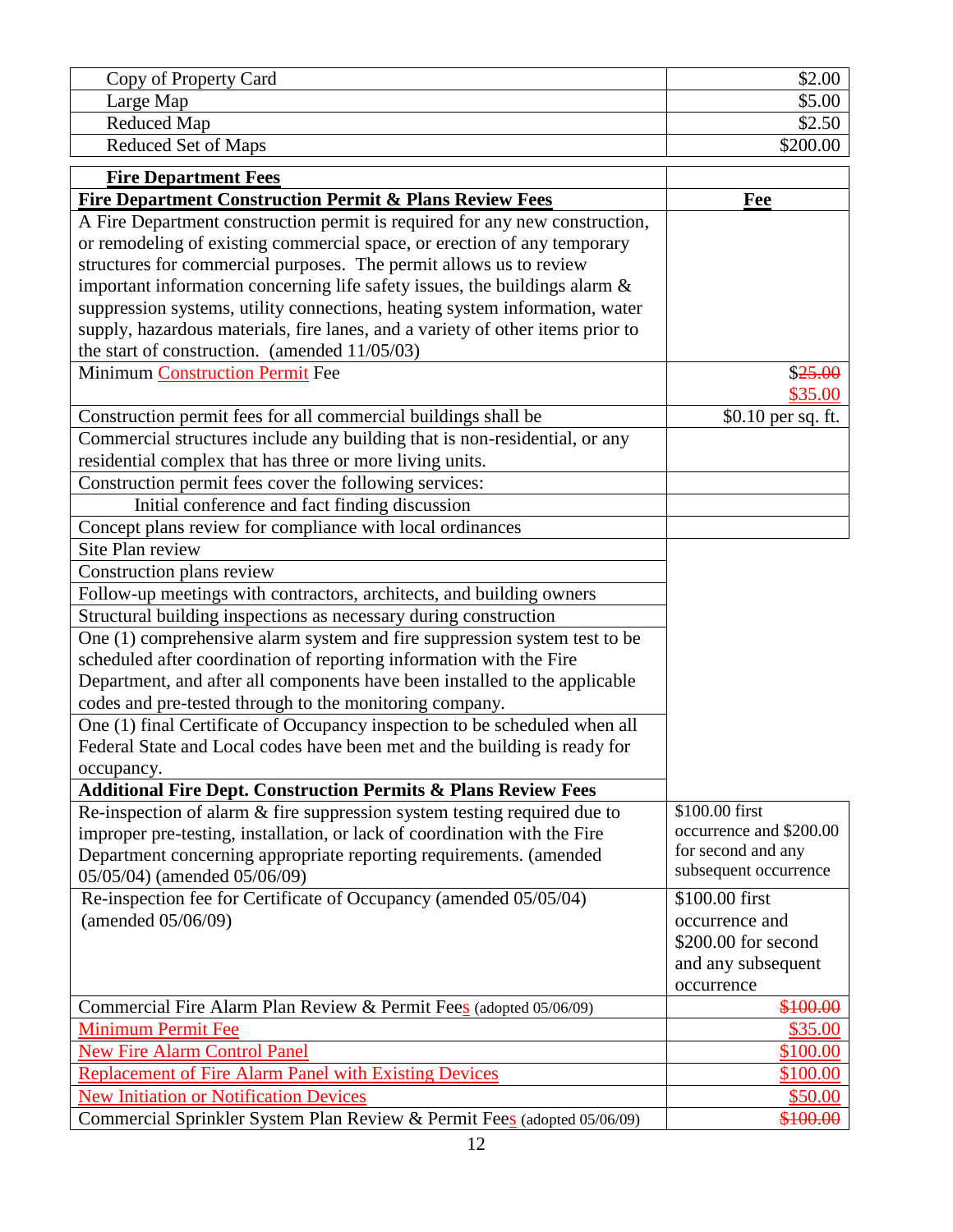| <b>Minimum Permit Fee</b>                                                                                        | \$35.00             |
|------------------------------------------------------------------------------------------------------------------|---------------------|
| <b>New Sprinkler Heads</b>                                                                                       | \$1.00/Head         |
| <b>Relocation of Sprinkler Heads</b>                                                                             | \$0.50/Head         |
| <b>Fire Pump Installations</b>                                                                                   | \$100.00 Each       |
| <b>Fuel Canopy Installations</b>                                                                                 | \$100.00 Each       |
| <b>Kitchen Suppression System Installations</b>                                                                  | \$100.00 Each       |
| Blasting Permit Fee (adopted 05/06/09)                                                                           | \$50.00             |
| <b>Fire Department Fees</b>                                                                                      | <b>Fee Per Hour</b> |
| Aerial / Ladder Truck                                                                                            | \$150.00            |
| <b>Pumper Truck</b>                                                                                              | \$125.00            |
| <b>Squad Truck</b>                                                                                               | \$125.00            |
| Command Van                                                                                                      | \$100.00            |
| <b>Rescue Unit</b>                                                                                               | \$100.00            |
| Tank Truck 4 x 4/Marine Rescue Boat (amended 05/07/2014)                                                         | \$75.00             |
| Utility Truck/Chief or Duty Officers SUV (amended 05/07/2014)                                                    | \$50.00             |
| All-Terrain Vehicles (amended 05/07/2014)                                                                        | \$25.00             |
| Personnel Labor [amended 05/01/2013]                                                                             | \$45.00             |
| <b>Fire Department Rescue Charges</b>                                                                            | Fee                 |
| <b>Base Rescue Charges:</b>                                                                                      |                     |
| Based on bundled rate plan adopted May 1, 2013, these rates shall                                                |                     |
| automatically adjust when and by the same % as those established and                                             |                     |
| approved by the Centers for Medicare & Medicaid Services (CMS).                                                  |                     |
| Basic Life Support Non-Emergency (adopted 05/01/2013) (amended                                                   | \$533.91            |
| 05/07/2014)(05/20/15)                                                                                            | \$531.77            |
| Basic Life Support Emergency (adopted 05/01/2013)(amended 05/07/2014)                                            | \$533.91            |
| (05/20/15)                                                                                                       | \$531.77            |
| Advance Life Support Level 1 Emergency (adopted 05/01/2013)                                                      | \$823.68            |
| (amended 05/07/2014) (05/20/15)                                                                                  | \$820.39            |
| Advance Life Support Level 2 Emergency (adopted 05/01/2013)<br>(amended 05/07/2014) (05/20/15)                   | \$1,168.67          |
|                                                                                                                  | \$1,164.00          |
| <b>Additional Rescue Charges:</b>                                                                                |                     |
| Mileage (adopted 05/07/2014) (05/20/15)                                                                          | \$9.04<br>\$9.00    |
|                                                                                                                  | \$125.00            |
| No Transport (amended 05/05/04)(amended 05/06/09)(amended 01/18/12)<br>Paramedic Intercept Fee (05/21/2008)      | \$300.00            |
| Fees are set by State Statutes – pursuant to Title 22, Health and Welfare,                                       |                     |
| subtitle $2, §1711$ , pertaining to <i>Fees charges</i> , and as amended from time to                            |                     |
| time. (adopted $05/07/2014$ )                                                                                    |                     |
|                                                                                                                  |                     |
| <b>Chapter 1015 - Food Handlers Registration Fee</b><br>(adopted 05/03/06)(amended 05/21/08)(amended 05/05/2010) |                     |
| Food handlers Registration Fee - Year Round Business                                                             | \$220.00            |
| Seasonal, catering and in-home food handlers                                                                     |                     |
| [Seasonal - 6 months or less]                                                                                    | \$110.00            |
|                                                                                                                  |                     |
| Chapter 1016 - Garage/Yard Sale (adopted 03/07/2007)                                                             | Fee                 |
| Garage/Yard Sale Permit                                                                                          | $$5.00$ per sale    |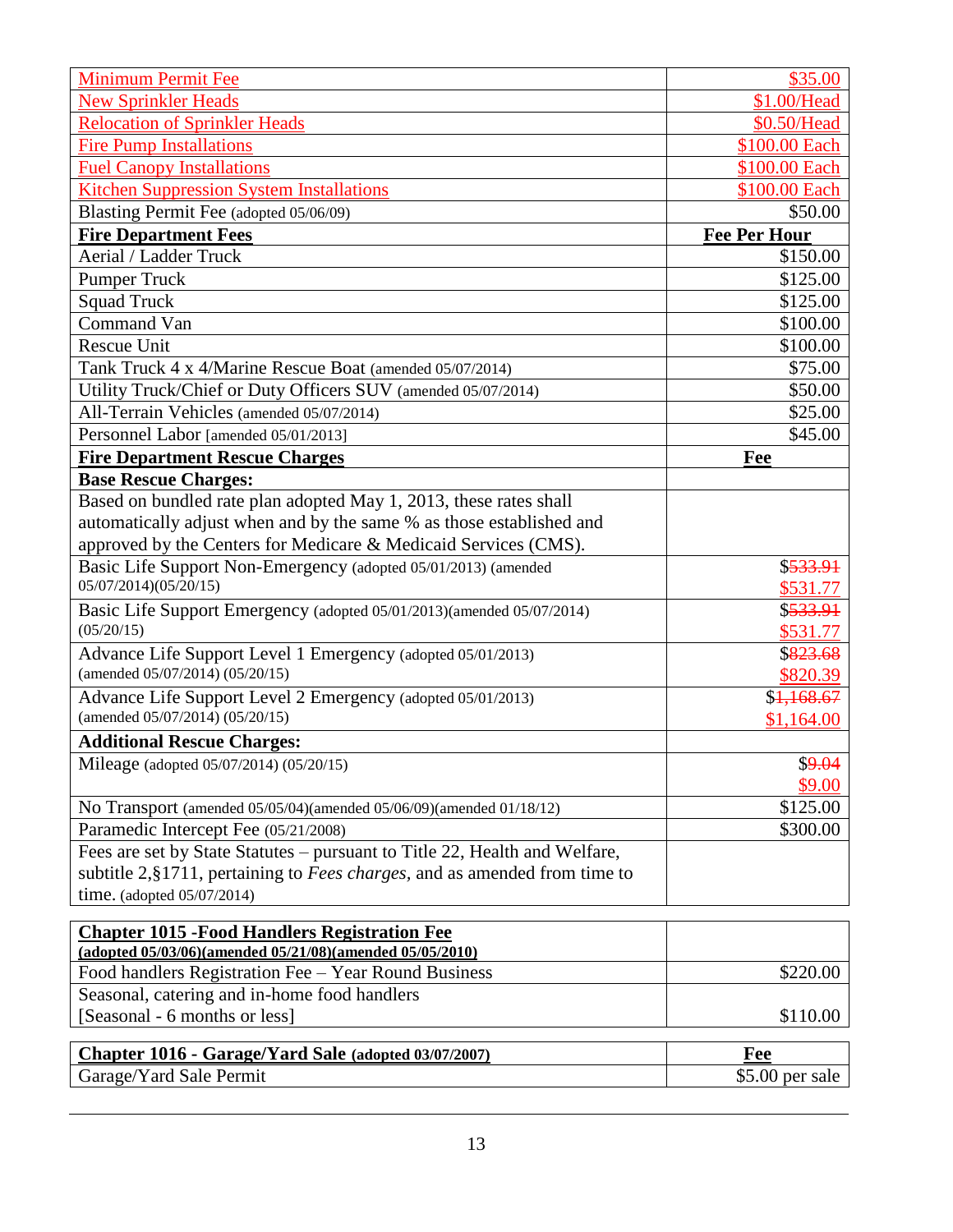| Horse Beach Permit (per rider) (adopted 10/02/02)                                       | Fee                   |
|-----------------------------------------------------------------------------------------|-----------------------|
| All Permits (amended 05/06/09; amended 09/16/09)                                        | \$20.00               |
| <b>Interest Penalties (adopted 05/02/2007)</b>                                          | <b>Penalty</b>        |
| Interest on fees, charges or payments owed to the Town which are more than              | 1.5% per month        |
| 30-days past due                                                                        |                       |
| Miscellaneous Fees (adopted 05/03/05) (amended 02/15/06)                                | Fee                   |
| Marriage Ceremonies Performed (amended 02/15/06)                                        | \$50.00               |
| Miscellaneous Administrative Fees - Town Clerk's Office (amended 05/06/09)              | \$15.00               |
| Replacement Fee for all Applications and Licenses/Permits                               |                       |
| (adopted 05/04/2011)                                                                    | \$5.00                |
| Genealogy / Research $-$ \$3.00 per name, whether or not a record is found,             |                       |
| this includes a photocopy. For an attested copy, the fee is as set by the State         |                       |
| of Maine Office of Vital Records.                                                       |                       |
| Dog License Late Fee - Upon receipt of the rabies certificate(s) from the               |                       |
| State of Maine the Town Clerk's Office will notify owner(s) they need to                |                       |
| register their $\log(s)$ within 10-days. If a resident fails to license their $\log(s)$ |                       |
| within 10-days of notification from the Town Clerk's Office a late fee will be          |                       |
| charged for each dog. (05/21/2008) (amended 05/07/2014)                                 | $$25.00$ per dog      |
| Non-sufficient Funds (adopted 05/07/2014)                                               | \$30.00               |
| Notary Fee (amended 3/6/96; 05/05/04; 05/21/2008)                                       | <u>Fee</u>            |
| First 3-pages                                                                           | \$10.00               |
| Any Documents more than 3-pages                                                         | 15.00                 |
| <b>Photocopies</b>                                                                      | Fee                   |
| Single Sheets - Their Original                                                          |                       |
| 8 1/2 x 11 Regular, each copy                                                           | \$0.25                |
| 8 1/2 x 14 Legal, each copy                                                             | \$1.00                |
| 11 x 17 Ledger, each copy                                                               | \$1.50                |
| Photocopies (amended 3/6/96)                                                            | <b>Fee</b>            |
| Single Sheets - Our Document                                                            |                       |
| 8 1/2 x 11 or 14 or 17, first page                                                      | \$2.00                |
| <b>Each Additional Page</b>                                                             | \$0.50                |
| Maps, each copy                                                                         | \$5.00                |
| Meeting DVD [Copying]                                                                   | \$25.00               |
| Electronic Responses to Requests (adopted 05/07/2014)                                   | $$15.00$ per hour [or |
|                                                                                         | any part thereof]     |
| <b>Police Department Charges</b>                                                        | <b>Fee</b>            |
| Special Police Charge, Per Hour (amended 05/05/04; 05/02/07; 05/21/2008;                |                       |
| 05/04/2011                                                                              | \$43.90               |
| Police Cruiser Charge (adopted 05/07/2014)                                              | \$46.35 per every     |
|                                                                                         | four hours            |
| Notice of minimum charge if event is canceled without proper notice                     |                       |
| Police Reports                                                                          |                       |
| First Page (amended 05/05/04)                                                           | \$12.00               |
| Each Additional Page (amended 05/05/04)                                                 | \$1.50                |
| Fingerprinting                                                                          |                       |
| For Civilians' Personal Use (not criminal), each set                                    | \$3.00                |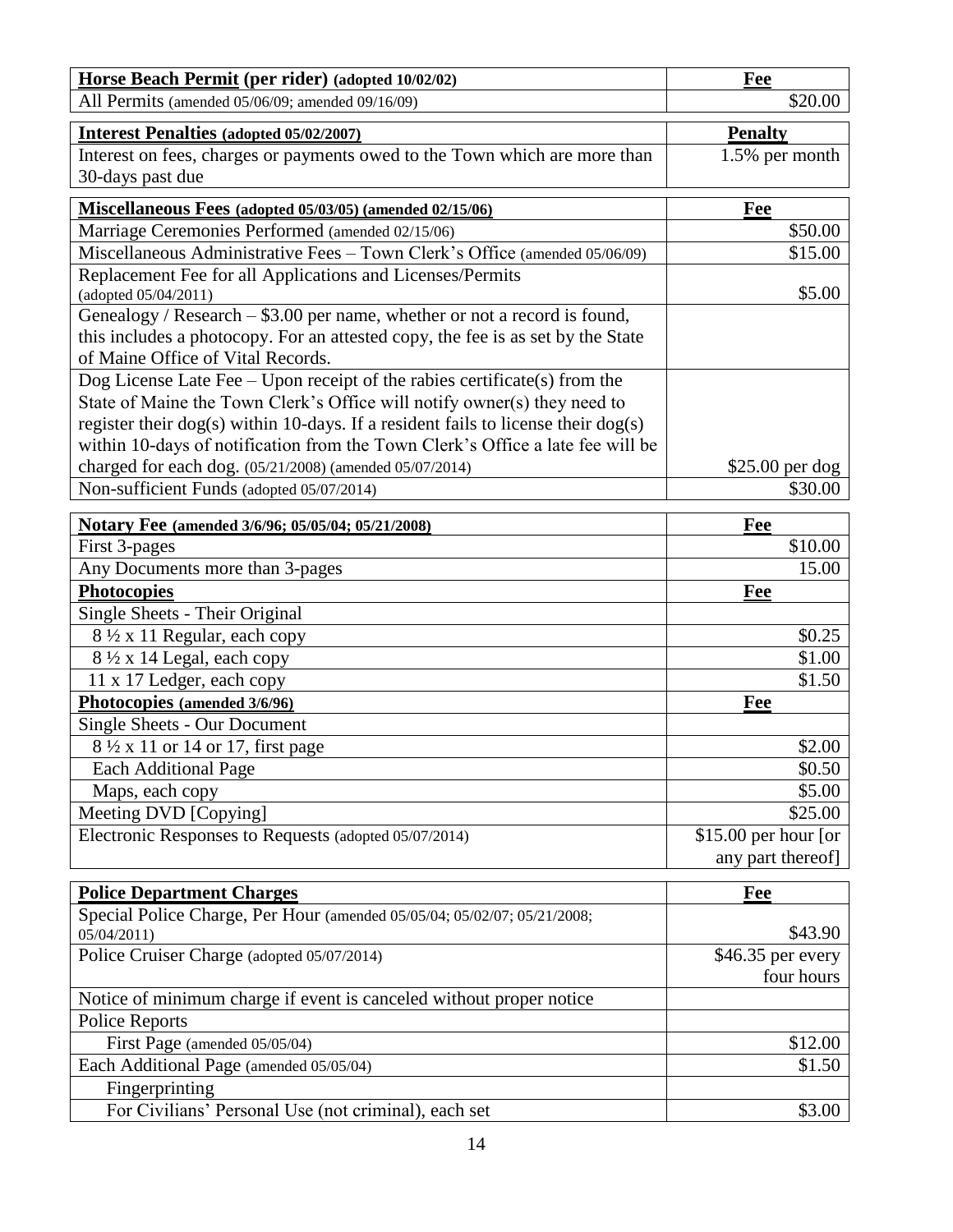| Copy Of Video Tape                                                         |         |
|----------------------------------------------------------------------------|---------|
| Blank Tape Provided (amended 05/05/04)                                     | \$12.00 |
| No Tape Provided (amended 05/05/04)                                        | \$15.00 |
|                                                                            |         |
| <b>Public Works Department Charges</b>                                     | Fee     |
| Fee for Building Coordination Form (05/05/04)                              | \$25.00 |
|                                                                            |         |
| Voter Registration Fees (amended 09/06/2006)                               | Fee     |
| Fees are as set by the Secretary of State's Office pursuant to Title 21-A, |         |
| Section 2, §4, <i>Fees</i> , and as amended from time to time.             |         |
|                                                                            |         |
| <b>Vehicle Registration Fee</b>                                            | Fee     |

| Venicie Registration Fee                                                               | r ee |
|----------------------------------------------------------------------------------------|------|
| Fees are set by the Secretary of State's Office, Department of Motor                   |      |
| Vehicles pursuant to Title 29-A, Subchapter 2 $\S$ , <i>Fees</i> , and as amended from |      |
| time to time. [amended $05/02/2012$ ]                                                  |      |

| Roll Call Vote: | Councilor Babine - Yea   | Councilor St. Clair - Yea |
|-----------------|--------------------------|---------------------------|
|                 | Councilor Rowan - Yea    | Councilor Hayes - Yea     |
|                 | Councilor Caterina - Yea | Councilor Caiazzo - Yea   |
|                 | Chairman Donovan – Yea   |                           |

Chairman Donovan called for a brief recess. The meeting was called to order at 9:17 p.m. Due to a prior commitment Councilor St. Clair had to leave the meeting.

### **NEW BUSINESS:**

**Order No. 16-040. Act on the request from Maine Municipal Association to nominate a Municipal Officer to serve on MMA's Legislative Policy Committee for the next two-year period.** Motion by Councilor Caterina, seconded by Councilor Caiazzo, to move approval on the request from Maine Municipal Association to appoint Councilor Babine to serve on MMA's Legislative Policy Committee for the next two-year period.

Vote: 7 Yeas.

**Order No. 16-041. Act on the request to appoint MacPage as the Town Auditors, for three years, pursuant to Section 215.1 of the Town Charter.** Thomas J. Hall, Town Manager, gave a brief overview on this request. Larry Hartwell commented on the process and that staff reviewed this. Mr. Hal noted that the Finance Committee put the RFP together an

Motion by Councilor Babine, seconded by Councilor Rowan, to move approval on the request to appoint MacPage as the Town Auditors, for three years, pursuant to Section 215.1 of the Town Charter.

Motion by Councilor Babine, seconded by Councilor Rowan, to move approval to amend the main motion the request to appoint MacPage as the Town Auditors, for three years, pursuant to Section 215.1 of the Town Charter, subject to the Town Manager negotiating the final pricing and failing to come to satisfactory terms, the appointment will go to RKO.

Vote on Amendment: 6Yeas.

Vote on Main Motion as Amended: 6 Yeas.

**Item 8. Non Action Items.** None at this time.